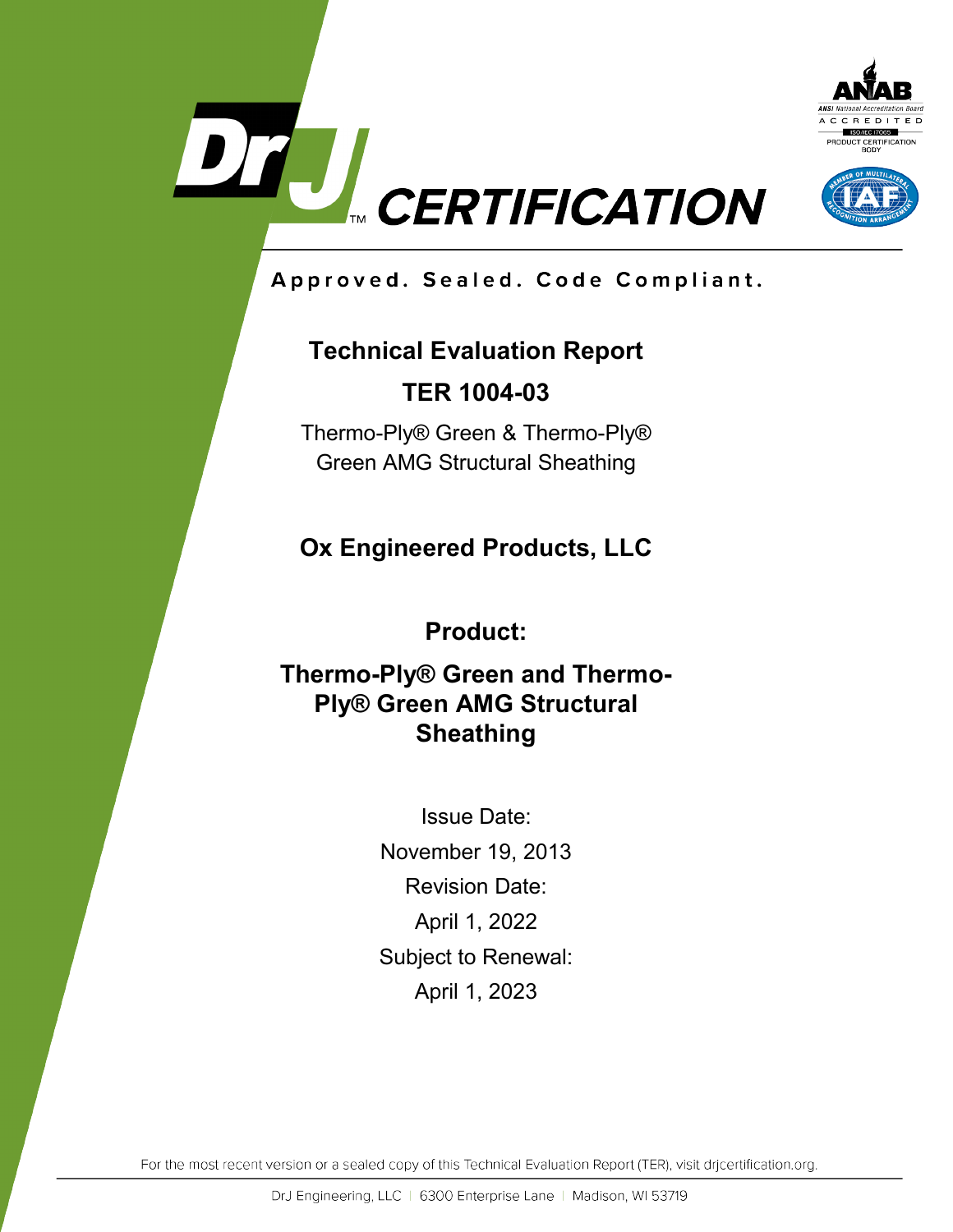



# COMPANY INFORMATION:

Ox Engineered Products, LLC

700 Centreville St Constantine, MI 49042-1273

269-435-2425

[oxengineeredproducts.com](http://www.oxengineeredproducts.com/product/thermo-ply/)

DIVISION: 06 00 00 - WOOD, PLASTICS AND COMPOSITES

SECTION: 06 12 00 - Structural Panels

SECTION: 06 12 19 - Shear Wall Panels

SECTION: 06 16 00 - Sheathing

DIVISION: 07 00 00 - THERMAL AND MOISTURE PROTECTION

SECTION: 07 25 00 - Water-Resistive Barriers/Weather Barriers

SECTION: 07 27 00 - Air Barriers

## 1 PRODUCTS EVALUATED[1](#page-1-1)

<span id="page-1-7"></span>1.1 Thermo-Ply® Green and Thermo-Ply® Green AMG Structural Sheathing<sup>[2](#page-1-2)</sup>

# <span id="page-1-6"></span>2 APPLICABLE CODES AND STANDARDS<sup>[3,](#page-1-3)[4](#page-1-4)</sup>

### 2.1 *Codes*

j

- 2.1.1 *IBC—15, 18, 21: International Building Code®*
- 2.1.2 *IRC—15, 18, 21: International Residential Code®*
- 2.1.3 *IECC—15, 18, 21: International Energy Conservation Code®*
- <span id="page-1-0"></span>2.1.4 *FBC-B—17, 20: Florida Building Code – Building (FL 16391)*[5](#page-1-5)
- 2.1.5 *FBC-R—17, 20: Florida Building Code – Residential (FL 16391)*[5](#page-1-0)
- 2.1.6 *CBC—16, 19: California Building Standards Code*
- 2.1.7 *CRC—16, 19: California Residential Code*

<span id="page-1-1"></span><sup>1</sup> For more information, visi[t drjcertification.org](https://www.drjcertification.org/) or call us at 608-310-6748.

<span id="page-1-2"></span><sup>2</sup> Throughout this TER, wherever Thermo-Ply® Green is cited, the provisions are applicable to Thermo-Ply® Green AMG as well.

<span id="page-1-3"></span><sup>&</sup>lt;sup>3</sup> Unless otherwise noted, all references in this TER are from the 2021 version of the codes and the standards referenced therein. This material, design, or method of construction also complies with the 2000-2018 versions of the referenced codes and the standards referenced therein.

<span id="page-1-4"></span><sup>4</sup> All terms defined in the applicable building codes are italicized.

<span id="page-1-5"></span><sup>5</sup> All references to the *FBC-B* and *FBC-R* are the same as the 2018 *IBC* and *IRC* unless otherwise noted in the Florida Supplement at the end of this TER.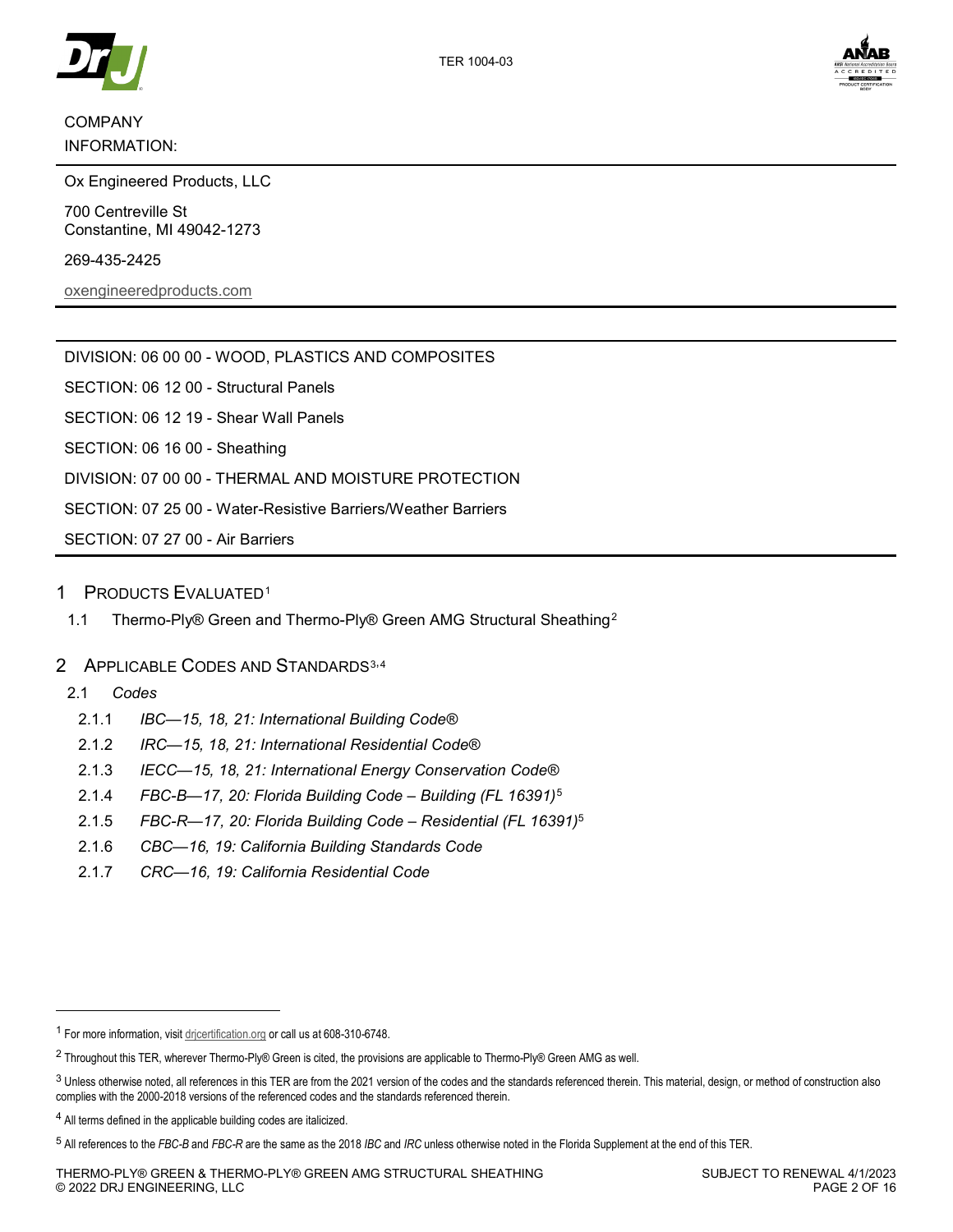



2.2 *Standards and Referenced Documents*

- 2.2.1 *ANSI/AWC SDPWS: Special Design Provisions for Wind and Seismic*
- 2.2.2 *ASCE/SEI 7: Minimum Design Loads and Associated Criteria for Buildings and Other Structures*
- 2.2.3 *ASTM D7989: Standard Practice for Demonstrating Equivalent In-Plane Lateral Seismic Performance to Wood-Frame Shear Walls Sheathed with Wood Structural Panels*
- 2.2.4 *ASTM E2126: Standard Test Methods for Cyclic (Reversed) Load Test for Shear Resistance of Vertical Elements of the Lateral Force Resisting Systems for Buildings*
- 2.2.5 *ASTM E2178: Standard Test Method for Air Permeance of Building Materials*
- 2.2.6 *ASTM E330: Standard Test Method for Structural Performance of Exterior Windows, Doors, Skylights and Curtain Walls by Uniform Static Air Pressure Difference*
- 2.2.7 *ASTM E331: Standard Test Method for Water Penetration of Exterior Windows, Skylights, Doors, and Curtain Walls by Uniform Static Air Pressure Difference*
- 2.2.8 *ASTM E84: Standard Test Method for Surface Burning Characteristics of Building Materials*
- 2.2.9 *UL 723: Test for Surface Burning Characteristics of Building Materials*

## <span id="page-2-0"></span>3 PERFORMANCE EVALUATION

- 3.1 Thermo-Ply® Green Structural Sheathing has been evaluated to determine:
	- 3.1.1 Structural performance under lateral load conditions (wind and seismic) for use as an alternative to the *IRC* Intermittent Wall Bracing provisions of *IRC* [Section R602.10](https://www.drjcertification.org/2021/irc/section-R602.10) and the *IRC* Continuous Wall Bracing provisions of *IRC* [Section R602.10.4](https://www.drjcertification.org/2021/irc/section-R602.10.4) Method CS-WSP (Continuously sheathed wood structural panel) and CS-PF (Continuously sheathed portal frame).
	- 3.1.2 Structural performance under lateral load conditions for both wind and seismic loading for use with the performance-based provisions of *IBC* [Section 2306.1](https://www.drjcertification.org/2021/ibc/section-2306.1) and [Section 2306.3](https://www.drjcertification.org/2021/ibc/section-2306.3) for light-frame wood wall assemblies.
		- 3.1.2.1 [Table 4](#page-7-0) provides seismic design coefficients (SDC) that conform to the requirements in *ASCE 7* Section 12.2.1 and Table 12.2-1 for design of wall assemblies in buildings that require seismic design in accordance with *ASCE 7* (i.e., all seismic design categories).
	- 3.1.2.2 The basis for equivalency testing is outlined in Section 12.2.1 of *ASCE 7*:

**12.2.1.1 Alternative Structural Systems.** Use of seismic force-resisting systems not contained in Table 12.2-1 shall be permitted contingent on submittal to and approval by the Authority Having Jurisdiction and independent structural design review of an accompanying set of design criteria and substantiating analytical and test data. The design criteria shall specify any limitations on system use, including Seismic Design Category and height; required procedures for designing the system's components and connections; required detailing; and the values of the response modification coefficient, R; overstrength factor,  $\Omega_{\rm o}$ ; and deflection amplification factor,  $C_{\rm d}$ .

- 3.1.2.3 The basis of the seismic evaluation performed as part of this TER is based on *ASTM D7989* and testing per *ASTM E2126* to establish SDCs that conform to the requirements of *ASCE 7* Section 12.2.1.1.
- 3.1.3 Structural performance under lateral load conditions for use as an alternative to *SDPWS* Section 4.3 Wood-Frame Shear Walls
- 3.1.4 Resistance to transverse loads for wall assemblies used in light-frame wood construction in accordance with *IBC* [Section 1609.1.1](https://www.drjcertification.org/2021/ibc/section-1609.1.1) and *IRC* [Section R301.2.1](https://www.drjcertification.org/2021/irc/section-R301.2.1)
- 3.1.5 Resistance to uplift loads for wall assemblies used for light-frame wood construction in accordance with *[IBC](https://www.drjcertification.org/2021/ibc/section-1609)* [Section 1609](https://www.drjcertification.org/2021/ibc/section-1609) and *IRC* [Section R301.2.1](https://www.drjcertification.org/2021/irc/section-R301.2.1)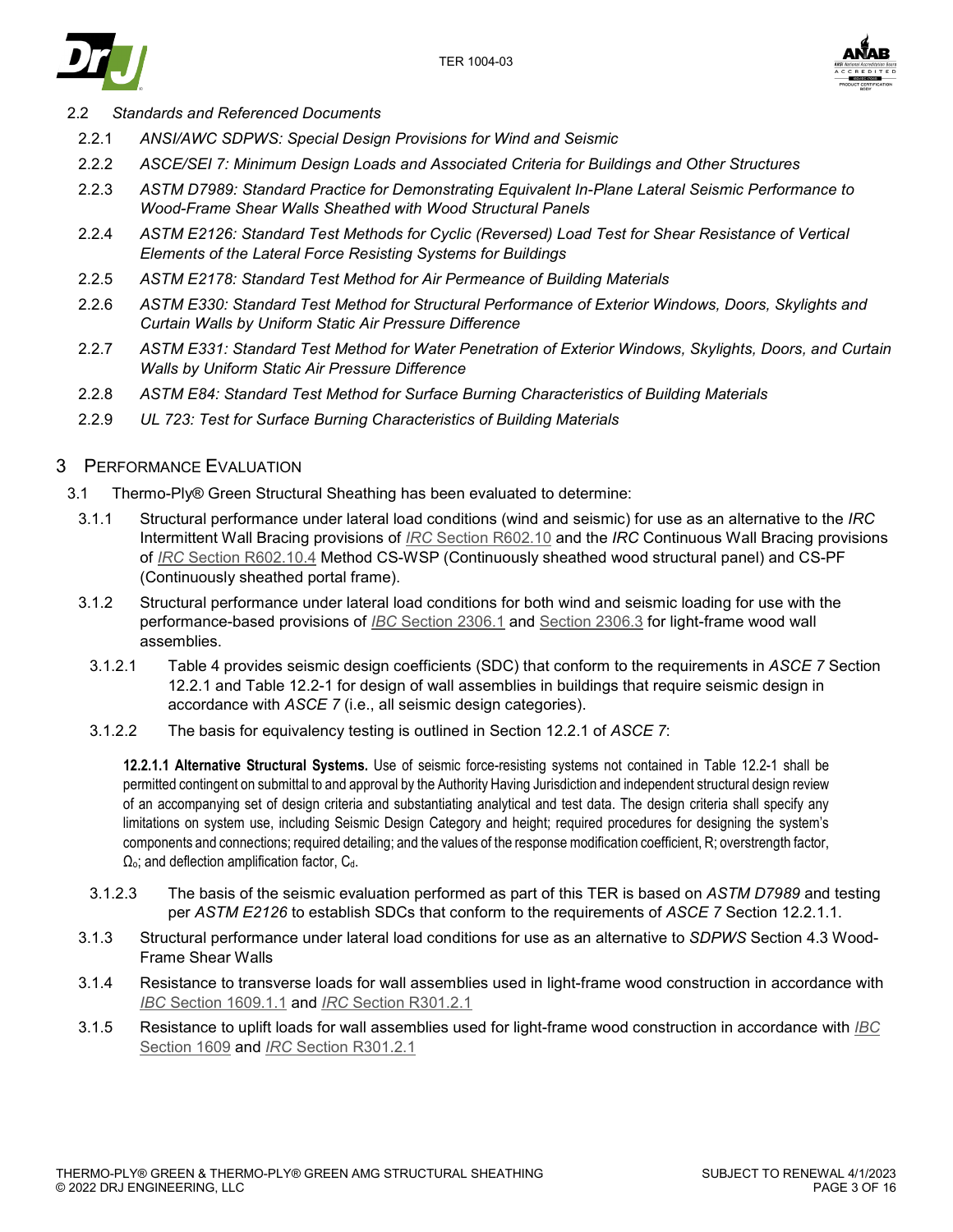



- 3.1.6 Performance for use as a water-resistive barrier (WRB) in accordance with the *IBC* [Section 1403.2](https://www.drjcertification.org/2021/ibc/section-1403.2)*[6](#page-3-1)* and *[IRC](https://www.drjcertification.org/2021/irc/section-R703.2)* [Section R703.2](https://www.drjcertification.org/2021/irc/section-R703.2)
- 3.1.7 Performance for use as an air barrier material in accordance with *IRC* [Section N1102.4.1.1](https://www.drjcertification.org/2021/irc/section-N1102.4.1.1) and *IECC* [Section](https://www.drjcertification.org/2021/iecc/section-R402.4.1.1)  [R402.4.1.1](https://www.drjcertification.org/2021/iecc/section-R402.4.1.1) and [Section C402.5.1](https://www.drjcertification.org/2021/iecc/section-C402.5.1)
- 3.1.8 Performance for use as a draftstop in accordance with *IBC* [Section 708.4.2](https://www.drjcertification.org/2021/ibc/section-708.4.2)*[7](#page-3-2)*, [Section 718.3,](https://www.drjcertification.org/2021/ibc/section-718.3) and [Section](https://www.drjcertification.org/2021/ibc/section-718.4)  [718.4](https://www.drjcertification.org/2021/ibc/section-718.4) and *IRC* [Section R302.12](https://www.drjcertification.org/2021/irc/section-R302.12)
- 3.1.9 Surface burn characteristic performance for use as a Class C interior finish material in accordance with *[IBC](https://www.drjcertification.org/2021/ibc/section-803.1.2)* [Section 803.1.2](https://www.drjcertification.org/2021/ibc/section-803.1.2)[8](#page-3-3) and *IRC* [Section R302.9](https://www.drjcertification.org/2021/irc/section-R302.9)
- 3.2 Use of Thermo-Ply® Green Structural Sheathing in a portal frame with hold-down (PFH) is outside the scope of this evaluation. For this application, use Thermo-Ply® (Red or Blue) Structural Sheathing and see [TER 1101-01.](https://www.drjcertification.org/ter/1101-01)
- 3.3 Use of Thermo-Ply® Green Structural Sheathing in a CS-PF portal frame is outside the scope of this evaluation. For this application, use Thermo-Ply® (Red or Blue) Structural Sheathing and see [TER 1004-01](https://www.drjcertification.org/ter/1004-01) or [TER 1004-02.](https://www.drjcertification.org/ter/1004-02)
- 3.4 Use of Thermo-Ply® Green Structural Sheathing in a fire resistance rated assembly is outside the scope of this evaluation. For this application, use Thermo-Ply® (Red or Blue) Structural Sheathing and see [TER 1510-04.](https://www.drjcertification.org/ter/1510-04)
- 3.5 Any code compliance issues not specifically addressed in this section are outside the scope of this TER.
- 3.6 Any engineering evaluation conducted for this TER was performed within DrJ's [ANAB accredited ICS code scope](https://www.drjcertification.org/sites/default/files/uploads/attachments/node/1717/Accredited_Certification_Body_Scope_Comparison.pdf) and/or the defined professional engineering scope of work on the dates provided herein.

## 4 PRODUCT DESCRIPTION AND MATERIALS

4.1 The product evaluated in this TER is shown in [Figure 1.](#page-3-0)



FIGURE 1. THERMO-PLY® GREEN STRUCTURAL SHEATHING

- <span id="page-3-0"></span>4.2 Thermo-Ply® Green Structural Sheathing is composed of pressure-laminated plies consisting of high strength cellulosic fibers. These fibers are specially treated to be water resistant and are bonded with a proprietary water-resistive adhesive. A protective polymer layer is applied on both sides of the panel, and foil facings may be additionally applied on one or both faces.
	- 4.2.1 Thermo-Ply® Green Structural Sheathing panels have a nominal thickness of 0.078" and nominal weight of 0.290 lbs. per square foot.
- 4.3 *Material Availability*
	- 4.3.1 Standard widths include 48" (1219 mm) and 48¾" (1238 mm).
	- 4.3.2 Standard lengths include 96" (2438 mm), 108" (2743 mm), and 120" (3048 mm).
- 4.3.3 Other custom widths and lengths can be manufactured.

-

<span id="page-3-1"></span><sup>6</sup> 2015 *IBC* [Section 1404.2](https://www.drjcertification.org/2015/ibc/section-1404.2)

<span id="page-3-2"></span><sup>7</sup> 2015 *IBC* [Section 708.4](https://www.drjcertification.org/2015/ibc/section-708.4)

<span id="page-3-3"></span><sup>8</sup> 2015 *IBC* [Section 803.1.1](https://www.drjcertification.org/2015/ibc/section-803.1.1)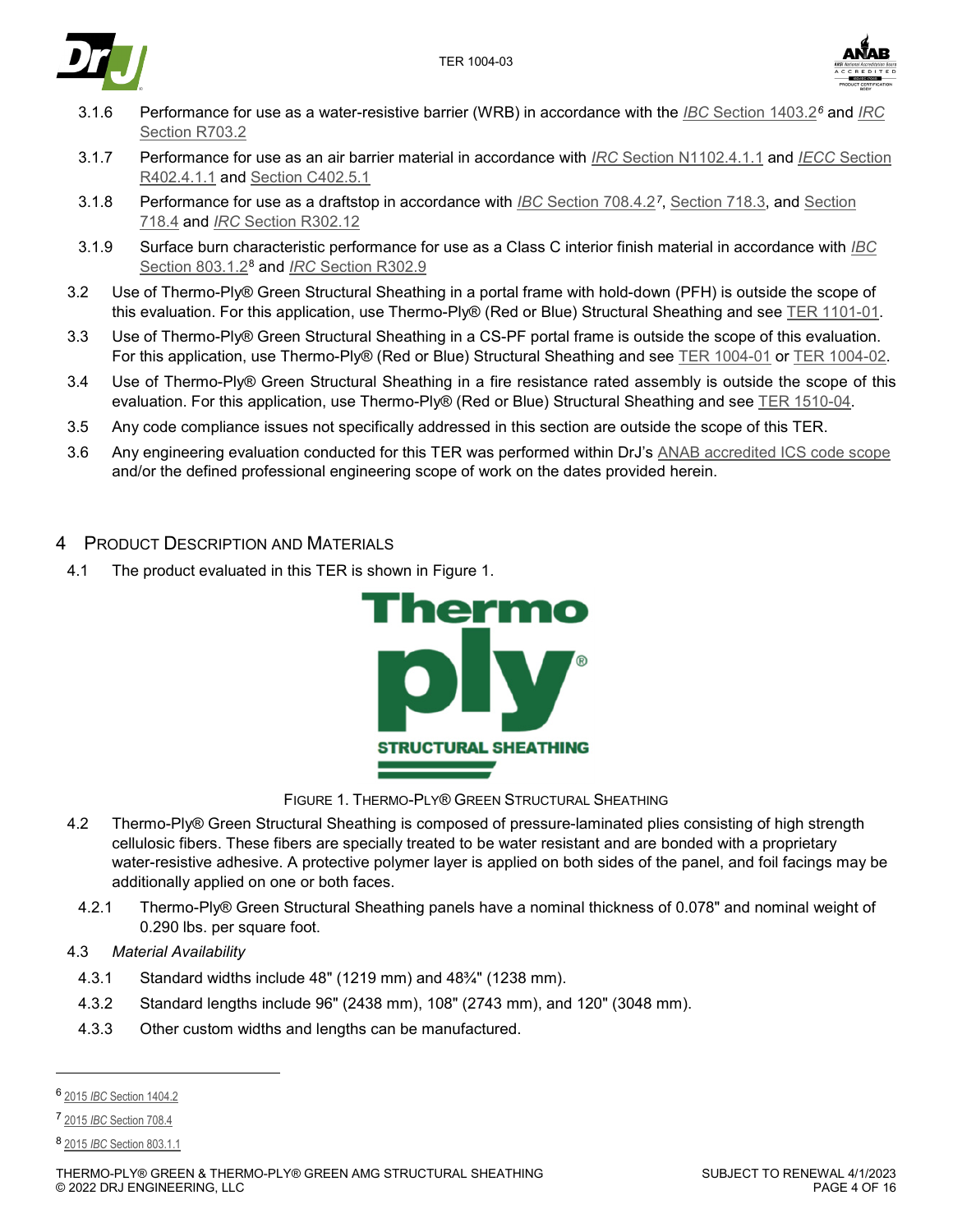





# **APPLICATIONS**

- 5.1 Thermo-Ply® Green Structural Sheathing panels are used in the following applications:
- 5.1.1 Wall sheathing in buildings constructed in accordance with the *IRC* and *IBC* for light-frame wood construction.
- 5.1.2 Structural wall sheathing to provide lateral load resistance (wind and seismic) for braced wall panels used in light-frame wood construction.
- 5.1.3 Wall sheathing in buildings constructed in accordance with the *IBC* requirements for Type V light-frame construction.
- 5.1.4 Structural wall sheathing to provide resistance to transverse loads for wall assemblies used in light-frame wood construction.
- 5.1.5 Structural wall sheathing to provide resistance to uplift loads for wall assemblies used in light-frame wood construction.
- 5.1.6 An approved alternative WRB when installed in accordance with Section [5.3](#page-8-0) and Section [6.](#page-9-0)
- 5.1.7 An approved air barrier material when installed in accordance with Section [5.4](#page-8-1) and Section [6.](#page-9-0)
- 5.1.8 An approved draftstop material when installed in accordance with Section [5.5](#page-9-1) and Section [6.](#page-9-0)
- 5.2 *Structural Applications*
	- 5.2.1 Except as otherwise described in this TER, Thermo-Ply® Green Structural Sheathing shall be installed in accordance with the applicable building codes listed in Section [2](#page-1-6) using the provisions set forth therein for the design and installation of wood structural panels (WSP).
		- 5.2.1.1 Thermo-Ply® Green Structural Sheathing is permitted to be designed in accordance with *SDPWS* for the design of shear walls using the methods set forth therein, including the perforated shear wall methodology, and is subject to the *SDPWS* boundary conditions except as specifically allowed in this TER.
	- 5.2.2 Anchorage for in-plane shear shall be provided to transfer the induced shear force into and out of each shear wall. Shearwall anchorage shall be in accordance with the applicable code referenced in Section [2.](#page-1-6)
	- 5.2.3 The maximum aspect ratio for Thermo-Ply® Green Structural Sheathing shall be 4:1.
	- 5.2.4 The minimum full height panel width shall be 24".
	- 5.2.5 Installation is permitted for single top plate or double top plate applications.
	- 5.2.6 Where the application exceeds the limitations set forth herein, design shall be permitted in accordance with accepted engineering procedures, experience, and technical judgment.
	- 5.2.7 *Simplified IRC Bracing Provisions:*
	- 5.2.7.1 Thermo-Ply® Green Structural Sheathing is permitted to be used in accordance with the *IRC* simplified bracing method of *IRC* [Section R602.12](https://www.drjcertification.org/2021/irc/section-R602.12) and [Table 1.](#page-5-0)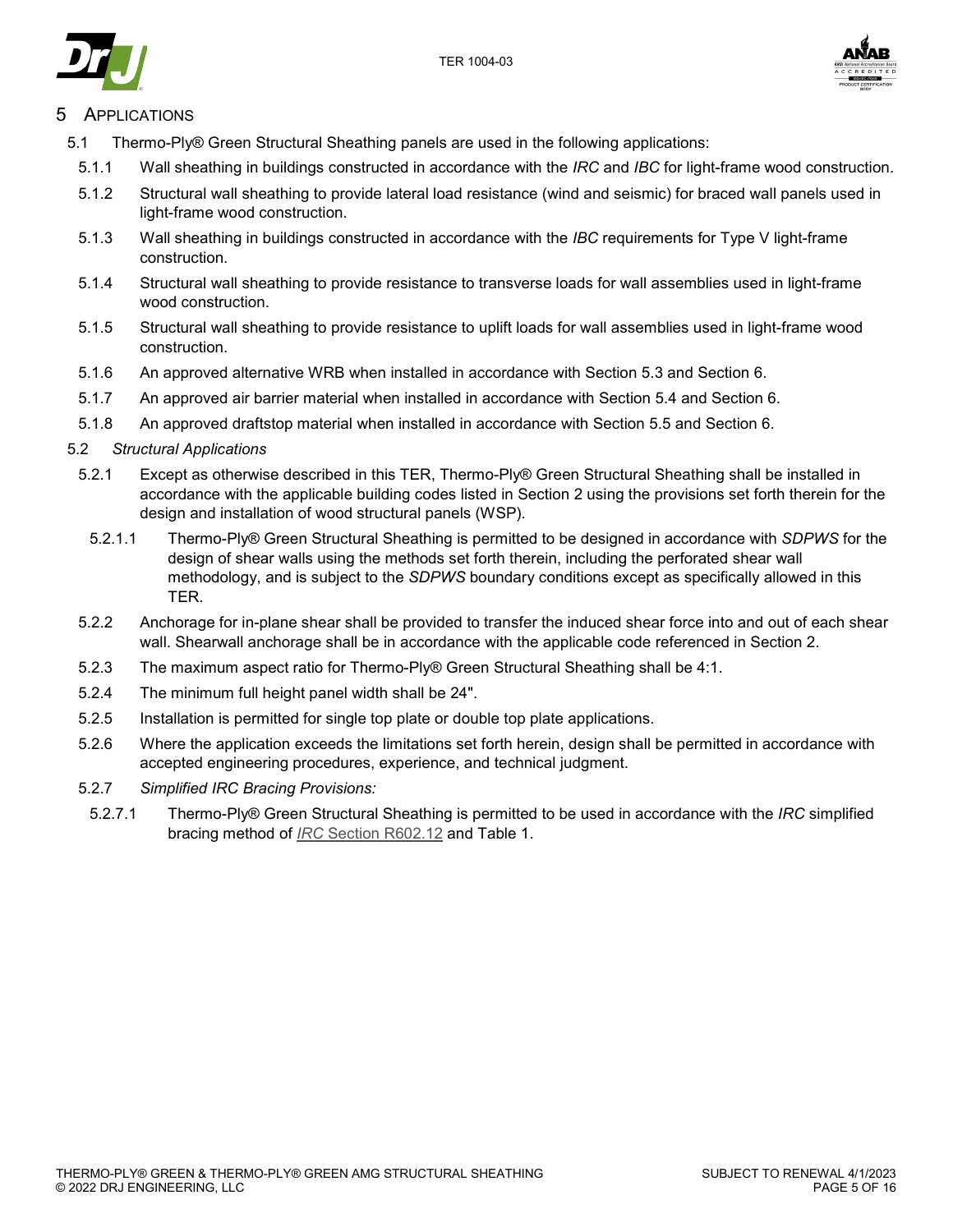



<span id="page-5-0"></span>

| <b>Structural</b>                                                         | <b>Ultimate</b><br><b>Design</b> | <b>Story Level</b>                          |                                    | <b>Minimum Bracing Units</b><br><b>Required (long side)</b> |                |                |                                  |    |    | <b>Minimum Bracing Units</b><br><b>Required (short side)</b> |                |                |    |    |    |
|---------------------------------------------------------------------------|----------------------------------|---------------------------------------------|------------------------------------|-------------------------------------------------------------|----------------|----------------|----------------------------------|----|----|--------------------------------------------------------------|----------------|----------------|----|----|----|
| <b>Sheathing</b><br><b>Product</b>                                        | <b>Wind</b><br><b>Speed</b>      |                                             |                                    |                                                             |                |                | <b>Length of Short Side (ft)</b> |    |    | <b>Length of Long Side (ft)</b>                              |                |                |    |    |    |
|                                                                           | (mph)                            |                                             | <b>Height</b><br>(f <sup>t</sup> ) | 10                                                          | 20             | 30             | 40                               | 50 | 60 | 10                                                           | 20             | 30             | 40 | 50 | 60 |
|                                                                           |                                  | One Story or Top of Two or Three Story      |                                    |                                                             | $\mathfrak{p}$ | $\overline{2}$ | 3                                | 3  | 4  |                                                              | $\mathfrak{p}$ | 2              | 3  | 3  | 4  |
|                                                                           |                                  | First of Two Story or Second of Three Story | 10                                 | $\overline{2}$                                              | 3              | 4              | 5                                | 6  | 7  | $\overline{2}$                                               | 3              | 4              | 5  | 6  | 7  |
| 115<br>Thermo-Ply <sup>®</sup><br>Green<br>Structural<br>Sheathing<br>130 |                                  | First of Three Story                        |                                    | 2                                                           | 4              | 5              | 7                                | 8  | 10 | $\overline{2}$                                               | 4              | 5              | 7  | 8  | 10 |
|                                                                           |                                  | One Story or Top of Two or Three Story      |                                    |                                                             | 2              | 3              | 4                                | 4  | 5  |                                                              | $\overline{2}$ | 3              | 4  | 4  | 5  |
|                                                                           |                                  | First of Two Story or Second of Three Story | 15                                 | $\overline{2}$                                              | 3              | 4              | 6                                | 7  | 8  | $\overline{2}$                                               | 3              | 4              | 6  | 7  | 8  |
|                                                                           |                                  | First of Three Story                        |                                    | 3                                                           | 4              | 6              | 8                                | 9  | 11 | 3                                                            | 4              | 6              | 8  | 9  | 11 |
|                                                                           |                                  | One Story or Top of Two or Three Story      |                                    |                                                             | $\overline{2}$ | 3              | 3                                | 4  | 5  |                                                              | $\mathfrak{p}$ | 3              | 3  | 4  | 5  |
|                                                                           |                                  | First of Two Story or Second of Three Story | 10                                 | $\overline{2}$                                              | 4              | 5              | 6                                |    | 9  | $\overline{2}$                                               | 4              | 5              | 6  |    | 9  |
|                                                                           |                                  | First of Three Story                        |                                    | 3                                                           | 5              | 7              | 9                                | 11 | 13 | 3                                                            | 5              | $\overline{7}$ | 9  | 11 | 13 |
|                                                                           |                                  | One Story or Top of Two or Three Story      |                                    | $\overline{2}$                                              | 3              | 3              | 4                                | 5  | 7  | $\overline{2}$                                               | 3              | 3              | 4  | 5  | 7  |
|                                                                           |                                  | First of Two Story or Second of Three Story | 15                                 | $\overline{2}$                                              | 4              | 6              | 7                                | 8  | 10 | $\overline{2}$                                               | 4              | 6              | 7  | 8  | 10 |
|                                                                           |                                  | First of Three Story                        |                                    | 3                                                           | 5              | 7              | 10                               | 12 | 14 | 3                                                            | 5              | 7              | 10 | 12 | 14 |

#### TABLE 1. THERMO-PLY® GREEN STRUCTURAL SHEATHING SIMPLIFIED BRACING TABLE1,2,3,4,5,6,7

SI: 1 in = 25.4 mm, 1 mph = 1.61 km/h

1. This simplified bracing table is based on the provisions of *IRC* [Section R602.12.](https://www.drjcertification.org/2021/irc/section-R602.12) All provisions therein shall be observed, except that this table shall replace *IRC* [Table R602.12.4,](https://www.drjcertification.org/2021/irc/table-R602.12.4)  and Thermo-Ply® shall replace the sheathing material.

2. Interpolation shall not be permitted.

3. Cripple walls or wood-framed basement walls in a walk-out condition shall be designated as the first story and the stories above shall be re-designated as the second and third stories, respectively, and shall be prohibited in a three-story structure.

4. Actual lengths of the sides of the circumscribed rectangle shall be rounded to the next highest unit of 10 when using this table.

5. For Exposure Category C, multiply bracing units by a factor of 1.20 for a one-story building, 1.30 for a two-story building and 1.40 for a three-story building. Maximum stud spacing is 24" o.c.

6. Thermo-Ply® attached with minimum 15/16" crown x 1¼" leg staples fastened 3" o.c. at panel edges and 3" o.c. in the field. Roofing nails (minimum 0.120" x 1¼" with a 3/8" head) are a permitted alternate fastener.

7. Minimum ½" gypsum wallboard shall be attached to the interior side of the wall in accordance with *IRC* [Section R702.3.5](https://www.drjcertification.org/2021/irc/section-R702.3.5) an[d Table R702.3.5.](https://www.drjcertification.org/2021/irc/table-R702.3.5)

#### 5.2.8 *Prescriptive IRC Bracing Applications:*

- 5.2.8.1 Thermo-Ply® Green Structural Sheathing may be used on braced wall lines as an equivalent alternative to Method WSP (wood structural panel) and CS-WSP (continuously sheathed wood structural panel) of the *IRC* when installed in accordance with *IRC* [Section R602.10](https://www.drjcertification.org/2021/irc/section-R602.10) and this TER.
- 5.2.8.2 Required braced wall panel lengths for Thermo-Ply® Green Structural Sheathing shall be as determined by the equivalency factor shown in [Table 2](#page-6-0) and *IRC* [Table R602.10.3\(1-4\)](https://www.drjcertification.org/2021/irc/section-R602.10.3) including all footnotes.
	- 5.2.8.2.1 The braced wall line length equivalency factors in [Table 2](#page-6-0) are based on equivalency testing and are used to comply with Method WSP and CS-WSP of the *IRC*.
	- 5.2.8.2.2 Thermo-Ply® Green Structural Sheathing tested equivalency factors in [Table 2](#page-6-0) allow the user to determine the length of bracing required, by multiplying the factor from [Table 2](#page-6-0) by the length shown in the WSP or CS-WSP columns in *IRC* [Table R602.10.3\(1 and 3\),](https://www.drjcertification.org/2021/irc/section-R602.10.3) as modified by all applicable factors in [Table R602.10.3\(2 and 4\),](https://www.drjcertification.org/2021/irc/section-R602.10.3(2)) respectively.
- 5.2.8.3 All *IRC* prescriptive bracing minimums, spacing requirements, and rules must still be met.
- 5.2.8.4 Where a building, or portion thereof, does not comply with one or more of the bracing requirements within the prescriptive section of the *IRC*, those portions shall be designed and constructed in accordance with *IRC* [Section R301.1.](https://www.drjcertification.org/2021/irc/section-R301.1)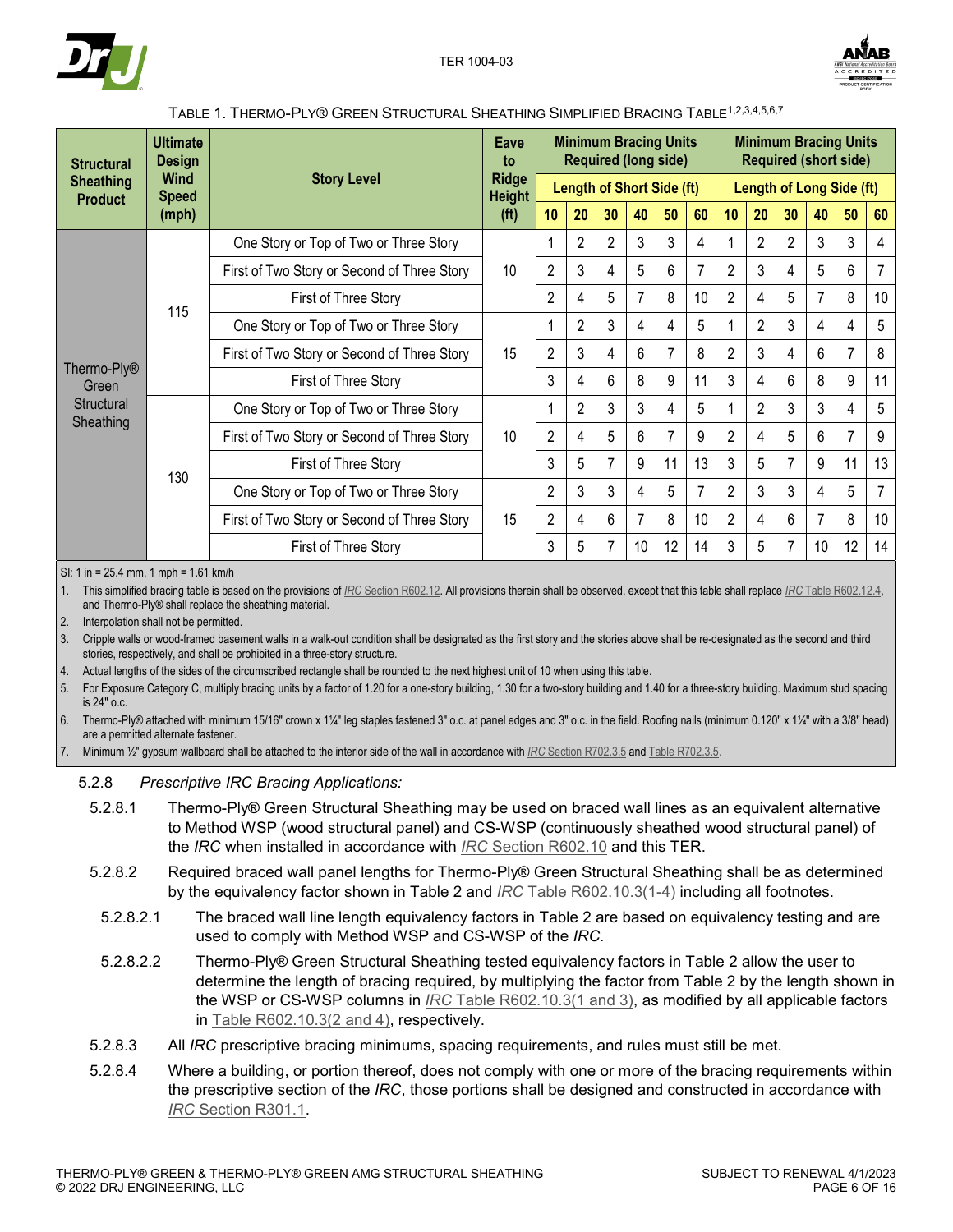



# TABLE 2. *IRC* BRACED WALL PANEL EQUIVALENCY FOR THERMO-PLY® GREEN STRUCTURAL SHEATHING3,5

<span id="page-6-0"></span>

| <b>Product</b>                                           | <b>Maximum</b><br><b>Stud Spacing</b><br>(in) | Fastener <sup>2</sup>                                | <b>Maximum</b><br><b>Fastener</b><br><b>Spacing</b><br>(edge:field) | <b>Gypsum Wallboard</b><br><b>Fastening Schedule4,6</b><br>(blocked or unblocked)<br>(edge:field) | Wind<br><b>SPF Framing</b><br><b>Equivalency Factors to IRC WSP or CS-WSP</b> |      |
|----------------------------------------------------------|-----------------------------------------------|------------------------------------------------------|---------------------------------------------------------------------|---------------------------------------------------------------------------------------------------|-------------------------------------------------------------------------------|------|
| Thermo-Ply <sup>®</sup><br>Green Structural<br>Sheathing |                                               |                                                      |                                                                     | 16:16                                                                                             | 1.15                                                                          |      |
|                                                          | 16 o.c.                                       | Minimum $15/16"$                                     | 3:3                                                                 |                                                                                                   | 8:8                                                                           | 0.91 |
|                                                          |                                               | Crown $x 1\frac{1}{4}$ "<br>Leg Staples <sup>1</sup> |                                                                     |                                                                                                   | 16:16                                                                         | 1.29 |
|                                                          | 24 o.c.                                       |                                                      |                                                                     | 8:8                                                                                               | 1.00                                                                          |      |

SI: 1 in = 25.4 mm

1. Staples shall be a minimum 16 gauge.

2. Roofing nails (minimum 0.120" x 1¼" with a <sup>3</sup>%" head) are a permitted alternate fastener.

3. Thermo-Ply® Green Structural Sheathing tested equivalency factors allow the user to determine the length of bracing required, by multiplying the factor by the length of bracing shown in the WSP or CS-WSP columns in *IRC* [Table R602.10.3\(1 and 3\),](https://www.drjcertification.org/2021/irc/section-R602.10.3) as modified by all applicable factors i[n Table R602.10.3\(2 and 4\)](https://www.drjcertification.org/2021/irc/section-R602.10.3(2)) respectively.

Where gypsum wallboard is not applied to the interior side of the wall assembly, bracing lengths in *IRC* [Table R602.10.3\(1 and 3\),](https://www.drjcertification.org/2021/irc/section-R602.10.3) as modified by all applicable factors in *Table* [R602.10.3\(2 and 4\),](https://www.drjcertification.org/2021/irc/section-R602.10.3(2)) shall be used, except the factor for omitting the gypsum wallboard shall be 1.8 for gypsum fastened 16:16, and 2.3 for gypsum fastened 8:8.

5. Valid for single top plate (advanced framing method) wall installations or double top plate wall installations.

6. Gypsum wallboard shall be installed according to the provisions listed in *IRC* [Table R702.3.5.](https://www.drjcertification.org/2021/irc/table-R702.3.5)

#### 5.2.9 *Prescriptive IBC Conventional Light-Frame Wood Construction:*

5.2.9.1 Thermo-Ply® Green Structural Sheathing may be used to brace exterior walls of buildings as an equivalent alternative to Method 3 of the *IBC* when installed with blocked or unblocked ½" gypsum fastened with a minimum 5d cooler nail or #6 type W or S screw spaced a maximum of 16" o.c. at panel edges and 16" o.c. in the field. Bracing shall be in accordance with the conventional light-frame construction method of *IBC* [Section 2308.6](https://www.drjcertification.org/2021/ibc/section-2308.6) and this TER.

#### 5.2.10 *Performance-Based Wood-Framed Construction:*

- 5.2.10.1 Thermo-Ply® Green Structural Sheathing panels used in wall assemblies designed as shear walls are permitted to be designed in accordance with the methodology used in *SDPWS* for WSP using the capacities shown in [Table 3,](#page-7-1) [Table 4,](#page-7-0) and [Table 5.](#page-8-2)
- 5.2.10.2 Thermo-Ply® Green Structural Sheathing shear walls are permitted to resist horizontal wind load forces using the allowable shear loads (in pounds per linear foot) set forth in [Table 3.](#page-7-1)
- 5.2.10.3 Thermo-Ply® Green Structural Sheathing shear walls that require seismic design in accordance with *[IBC](https://www.drjcertification.org/2021/ibc/section-1613)* [Section 1613](https://www.drjcertification.org/2021/ibc/section-1613) shall use the seismic allowable unit shear capacities set forth in [Table 4.](#page-7-0)
	- 5.2.10.3.1 The response modification coefficient, R; system overstrength factor,  $\Omega_0$ ; and deflection amplification factor, C<sub>d</sub>, indicated in [Table 4](#page-7-0) shall be used to determine the base shear, element design forces, and design story drift in accordance with *ASCE 7* Chapter 12 and Section 14.5.
- 5.2.10.4 Thermo-Ply® Green Structural Sheathing panels are permitted to resist uplift load forces using the allowable uplift loads (in pounds per linear foot) set forth in [Table 5.](#page-8-2)
- 5.2.10.5 Thermo-Ply® Green Structural Sheathing panels are permitted to resist transverse wind load forces using the allowable transverse loads (in pounds per linear foot) set forth in [Table 6.](#page-8-3)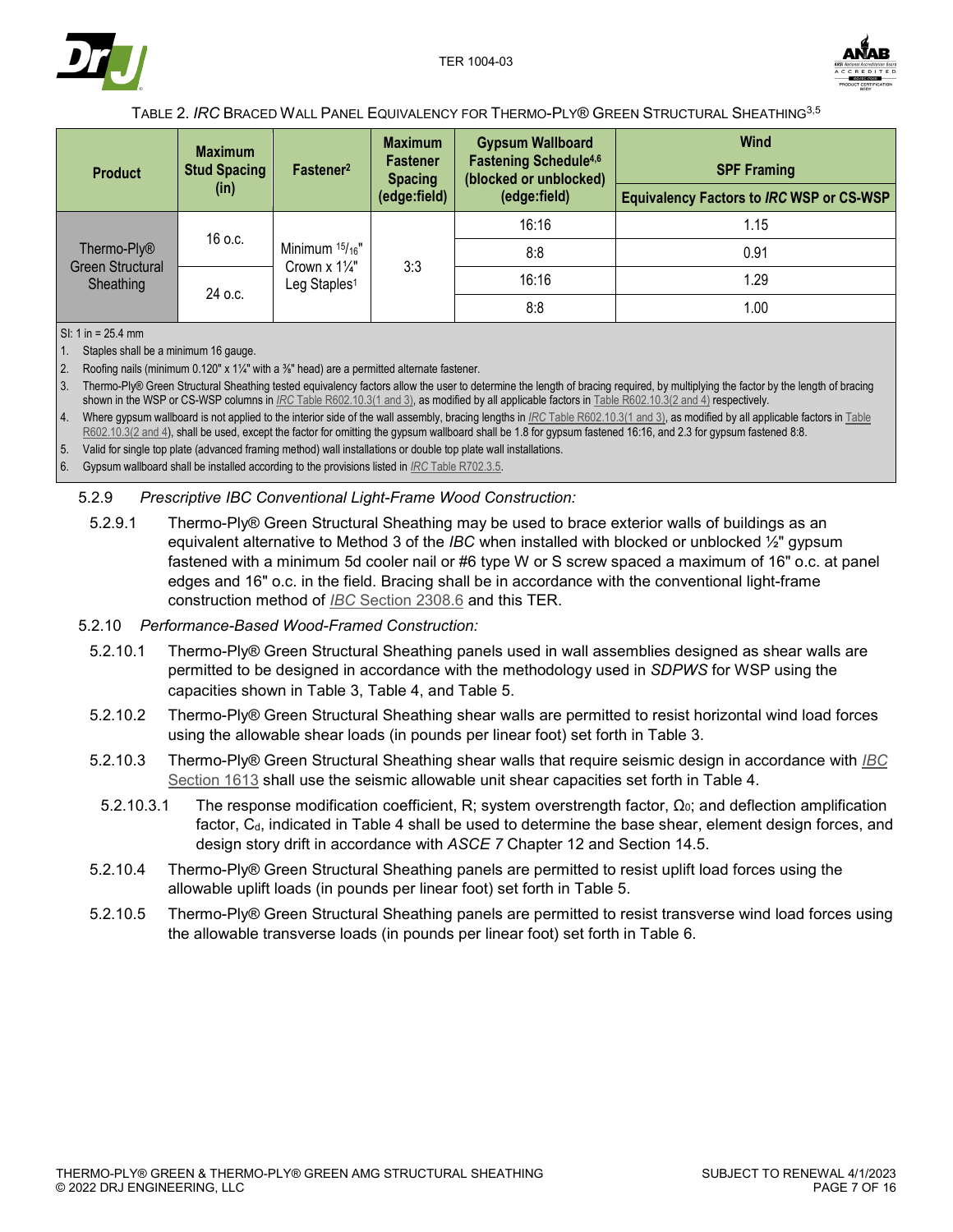



#### TABLE 3. ALLOWABLE STRESS DESIGN (ASD) CAPACITY FOR THERMO-PLY® GREEN STRUCTURAL SHEATHING – WIND

<span id="page-7-1"></span>

| Product <sup>1,5</sup>                                   | <b>Joint Condition</b> <sup>3</sup> | <b>Maximum Stud</b><br>Spacing (in) | Thermo-Ply <sup>®</sup><br><b>Fastener Spacing</b><br>(edge:field) | <b>Gypsum</b><br><b>Wallboard</b><br>(GWB) | <b>Gypsum Wallboard</b><br>Fastener <sup>2,4</sup> Spacing<br>(edge:field) | <b>Allowable Unit</b><br><b>Shear Capacity</b><br>(plf) |
|----------------------------------------------------------|-------------------------------------|-------------------------------------|--------------------------------------------------------------------|--------------------------------------------|----------------------------------------------------------------------------|---------------------------------------------------------|
|                                                          |                                     | $16$ o.c.                           |                                                                    |                                            | 8:8                                                                        | 390                                                     |
| Thermo-Ply <sup>®</sup><br>Green Structural<br>Sheathing | Lapped or Butted                    |                                     | 3:3                                                                | $\frac{1}{2}$ " GWB                        | 16:16                                                                      | 320                                                     |
|                                                          |                                     | 24 o.c.                             |                                                                    |                                            | 8:8                                                                        | 360                                                     |
|                                                          |                                     |                                     |                                                                    |                                            | 16:16                                                                      | 290                                                     |
|                                                          |                                     | 16 o.c.                             | 6:12                                                               |                                            | 16:16                                                                      | 110                                                     |
|                                                          |                                     | 16 o.c.                             | 3:3                                                                | No GWB                                     |                                                                            | 220                                                     |
|                                                          |                                     | 24 o.c.                             | 3:3                                                                |                                            |                                                                            | 190                                                     |

SI: 1 in = 25.4 mm, 1 lb/ft = 0.0146 kN/m

1. Thermo-Ply® Green attached with a minimum 16 gauge, 15/16" crown staples shall penetrate a minimum of 1" into the stud. Fasteners are to be installed with the crown parallel to the framing. Fastener edge distance shall be a minimum of ¾". Fastener head shall be in contact with the Thermo-Ply® surface. Roofing nails (minimum 0.120" x 1¼" with a ¾" head) are a permitted alternate fastener.

2. Gypsum shall be attached with minimum #6 type W or S screws 1¼" long or 5d cooler nails with a minimum edge distance of ⅜".

3. Where lapped joints are used, the panels shall be overlapped nominally  $\frac{3}{4}$ ".

4. Straight line interpolations between fastening patterns is acceptable.

<span id="page-7-0"></span>5. Thermo-Ply® Green may be installed on either the interior or exterior side of the wall.

#### TABLE 4. SEISMIC PERFORMANCE OF THERMO-PLY® GREEN STRUCTURAL SHEATHING3

| <b>Seismic Force-</b>                                                |                                         | <b>Seismic</b><br>Allowable | <b>Apparent</b><br><b>Shear</b> | <b>Response</b>        | <b>System</b>                   | <b>Deflection</b>  | <b>Structural System Limitations and</b><br>Building Height Limit <sup>7</sup> (ft) |    |                                    |                                      |    |                                |  |  |  |  |
|----------------------------------------------------------------------|-----------------------------------------|-----------------------------|---------------------------------|------------------------|---------------------------------|--------------------|-------------------------------------------------------------------------------------|----|------------------------------------|--------------------------------------|----|--------------------------------|--|--|--|--|
| <b>Resisting</b>                                                     | Gypsum <sup>2</sup><br><b>Wallboard</b> | <b>Unit</b><br><b>Shear</b> |                                 | Stiffness,             |                                 |                    |                                                                                     |    | <b>Modification   Overstrength</b> | <b>Amplification</b><br>Coefficient, |    | <b>Seismic Design Category</b> |  |  |  |  |
| System <sup>1,8,9</sup>                                              |                                         | <b>Capacity</b><br>(plf)    | G <sub>a</sub><br>(kips/in)     | Factor, R <sup>4</sup> | Factor, $\Omega_0$ <sup>5</sup> | $C_d$ <sup>6</sup> | B                                                                                   | C  | D                                  | E                                    |    |                                |  |  |  |  |
| Light-Frame<br>(Wood) Walls<br>Sheathed with<br>Thermo-Ply®<br>Green | $\frac{1}{2}$ GWB                       | 230                         | 11                              | 6.5                    | 3                               |                    | NL                                                                                  | NL | 65                                 | 65                                   | 65 |                                |  |  |  |  |

SI: 1 in = 25.4 mm, 1 lb/ft = 0.0146 kN/m, 1 psi = 0.00689 MPa

1. Thermo-Ply® Green sheathing attached to maximum 24" o.c. framing with a minimum 16 gauge, 15/16" crown staples shall penetrate a minimum of 1" into the stud. Fasteners are to be installed with the crown parallel to the framing and spaced a maximum of 3" o.c. at the panel edges and 3" o.c. in the field. Fastener edge distance shall be a minimum of  $\frac{3}{8}$ ". Fastener head shall be in contact with the Thermo-Ply® surface. Roofing nails (minimum 0.120" x 1¼" with a 3/8" head) are a permitted alternate fastener.

2. Gypsum shall be attached with minimum #6 type W or S screws 1¼" long with a minimum edge distance of <sup>36"</sup>.

3. All seismic design parameters follow the equivalency as defined in Sectio[n 3](#page-2-0) of this TER.

4. Response modification coefficient, R, for use throughout *ASCE 7*. Note: R reduces forces to a strength level, not an allowable stress level.

5. The tabulated value of the overstrength factor, Ω<sub>0</sub>, is permitted to be reduced by subtracting one-half (0.5) for structures with flexible diaphragms.

6. Deflection amplification factor, C<sub>d</sub>, for use with *ASCE 7* Sections 12.8.6, 12.8.7, and 12.9.2.

7. NL = Not Limited. Heights are measured from the base of the structure as defined in *ASCE 7* Section 11.2.

8. Thermo-Ply® Green sheathing must be installed with lapped joints for seismic applications.

9. Thermo-Ply® Green may be installed on either the interior or exterior side of the wall.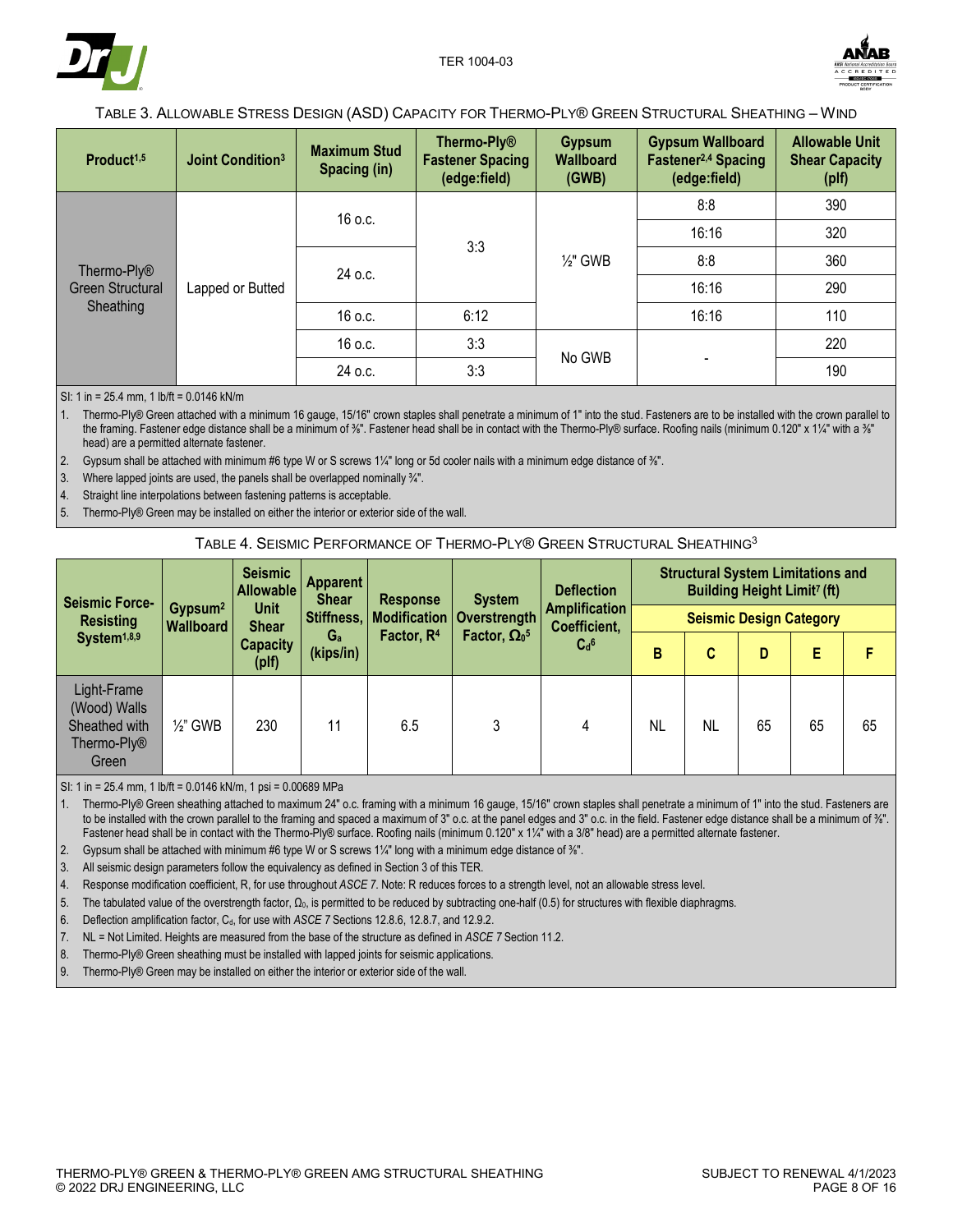



#### TABLE 5. UPLIFT PERFORMANCE OF THERMO-PLY® GREEN STRUCTURAL SHEATHING

<span id="page-8-2"></span>

| <b>Product</b>                                        | <b>Allowable Unit Uplift</b><br>Capacity (plf) | <b>Maximum Stud Spacing</b><br>(in) | <b>Fastener Spacing</b>                                                                                                                               |
|-------------------------------------------------------|------------------------------------------------|-------------------------------------|-------------------------------------------------------------------------------------------------------------------------------------------------------|
| Thermo-Ply <sup>®</sup> Green:<br>Single Bottom Plate | 220                                            | 16 o.c.                             | Minimum 15/16" crown, 1¼" leg 16 gage galvanized staples <sup>1</sup><br>ΟR<br>$0.120"$ x $1\frac{1}{4}$ " roofing nails, 3" o.c. to perimeter/field. |
| SI: 1 in = 25.4 mm, 1 lb/ft = 0.0146 kN/m             |                                                |                                     |                                                                                                                                                       |

1. Staples crowns to be installed parallel to framing.

<span id="page-8-3"></span>TABLE 6. LOAD CAPACITY (PSF) FOR THERMO-PLY® GREEN STRUCTURAL SHEATHING RESISTING TRANSVERSE WIND LOADS1,2,4

| <b>Product</b>                            | <b>Maximum</b><br><b>Stud Spacing</b><br>(in) | <b>Allowable Design</b><br>Value (psf) | <b>Fastener Schedule</b>                                                                                                                                          | <b>Basic Wind Speed Vasd</b><br>per ASCE 7-05 (mph) | <b>Basic Wind Speed Vult</b><br>per ASCE 7-10 and<br>$7-16$ (mph) |
|-------------------------------------------|-----------------------------------------------|----------------------------------------|-------------------------------------------------------------------------------------------------------------------------------------------------------------------|-----------------------------------------------------|-------------------------------------------------------------------|
| Thermo-Ply <sup>®</sup><br>Green (0.078") | 16 o.c.                                       | 75                                     | Minimum $15/16$ " crown, $1\frac{1}{4}$ " leg<br>16 gage galvanized staples <sup>3</sup><br>$0.120" \times 1^{1/4"$ roofing nails, 6"<br>o.c. to perimeter/field. | 155                                                 | 200                                                               |

SI: 1 in = 25.4 mm, 1 psf = 0.0479 kN/m<sup>2</sup>, 1 mph = 1.61 km/h

1. Design wind load capacity shall be in accordance with *IBC* [Section 1609.1.1.](https://www.drjcertification.org/2021/ibc/section-1609.1.1)

2. Capacities assume minimum 1/2" gypsum wallboard installed on the interior side of the wall. Where gypsum wallboard in not installed on the interior side of the wall, a 40% reduction in wind pressure resistance shall be applied (Vasd windspeed less than 90 mph, Vult less than 120 mph).

3. Staple crowns shall be installed parallel to framing.

4. Allowable wind speeds are based on the following: Components and Cladding wind loads, Mean roof height 30', Exposure B, Zone 5, 10 sq. ft. effective wind area. See the applicable building code for any adjustment needed for specific building location and configuration.

### <span id="page-8-0"></span>5.3 *Water-Resistive Barrier (WRB)*

- 5.3.1 Thermo-Ply® Green Structural Sheathing may be used as a WRB as prescribed in *IBC* [Section 1403.2](https://www.drjcertification.org/2021/ibc/section-1403.2)[9](#page-8-4) and *IRC* [Section R703.2](https://www.drjcertification.org/2021/irc/section-R703.2) when installed on exterior walls as described in this section.
- 5.3.2 Thermo-Ply® Green Structural Sheathing shall be installed with board joints placed directly over exterior framing spaced a maximum of 24" (610 mm) o.c. The fasteners used to attach the board shall be installed in accordance with Section [6.](#page-9-0)
- <span id="page-8-5"></span>5.3.3 All seams and joints between boards shall be butt jointed and sealed with an approved construction tape or overlapped in accordance with Section [6.](#page-9-0) Use approved construction tape, such as  $27/8$ " OX SeamTape®.
- 5.3.4 A separate WRB system may also be provided. If a separate WRB system is used, overlapping or taping of the sheathing joints is not required.
- 5.3.5 Flashing must be installed at all sheathing penetrations and shall comply with the all applicable code sections. Approved flashing tapes include Arctic Flash Synthetic Flashing, Flexible Butyl Flashing, and Home Guard RA-Plus Flashing.
- <span id="page-8-1"></span>5.4 *Air Barrier*
	- 5.4.1 Thermo-Ply® Green Structural Sheathing may be used as an air barrier material as prescribed in *IRC* [Section](https://www.drjcertification.org/2021/irc/section-N1102.4.1.1) [N1102.4.1.1](https://www.drjcertification.org/2021/irc/section-N1102.4.1.1) and *IECC* [Section R402.4.1.1](https://www.drjcertification.org/2021/iecc/section-R402.4.1.1) and [Section C402.5.1](https://www.drjcertification.org/2021/iecc/section-C402.5.1) in accordance with *ASTM E2178*.

<span id="page-8-4"></span><sup>9</sup> 2015 *IBC* [Section 1404.2](https://www.drjcertification.org/2015/ibc/section-1404.2)

j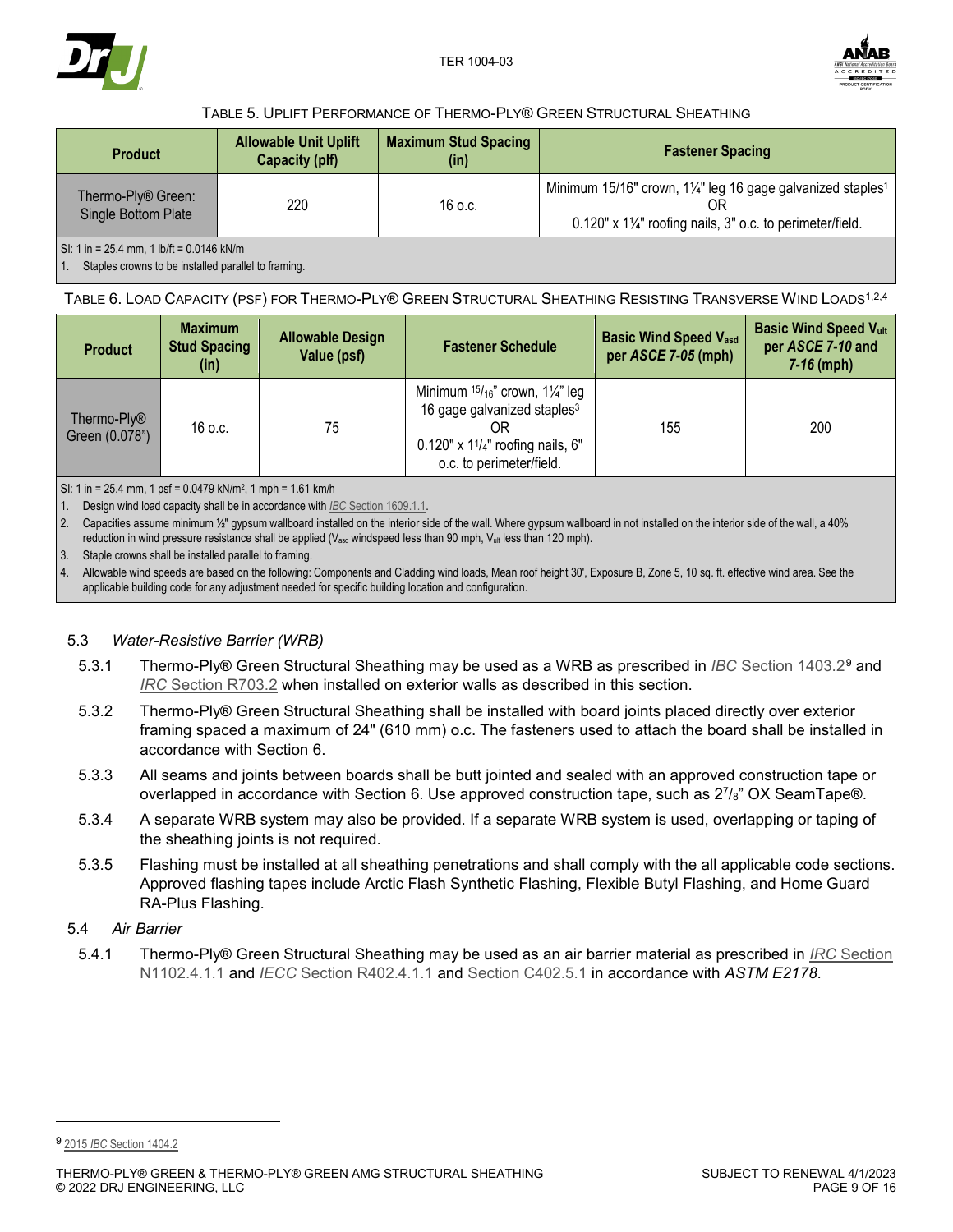





## <span id="page-9-1"></span>5.5 *Draftstop*

- 5.5.1 Thermo-Ply® Green Structural Sheathing may be used as a draftstop material in accordance with *IBC* [Section](https://www.drjcertification.org/2021/ibc/section-708.4.2)  [708.4.2,](https://www.drjcertification.org/2021/ibc/section-708.4.2) [Section 718.3,](https://www.drjcertification.org/2021/ibc/section-718.3) and [Section 718.4](https://www.drjcertification.org/2021/ibc/section-718.4) and *IRC* [Section R302.12.](https://www.drjcertification.org/2021/irc/section-R302.12)
- 5.5.2 When installed as of a draftstop, Thermo-Ply® Green Structural Sheathing shall be installed in accordance with Section [6](#page-9-0)*.*

## 5.6 *Surface Burn Characteristics*

<span id="page-9-2"></span>5.6.1 Thermo-Ply® Green Structural Sheathing panels have the flame spread characteristics shown in [Table 7.](#page-9-2)

| TABLE 7. FLAME SPREAD AND SMOKE DEVELOPED RATING <sup>1</sup> |  |
|---------------------------------------------------------------|--|
|---------------------------------------------------------------|--|

| <b>Product</b>                                     | <b>Flame Spread</b> | <b>Smoke Developed</b> |  |  |  |  |
|----------------------------------------------------|---------------------|------------------------|--|--|--|--|
| Thermo-Ply <sup>®</sup> Green Structural Sheathing | $~<$ 200            | < 450                  |  |  |  |  |
| Tested in accordance with ASTM E84 and UL 723.     |                     |                        |  |  |  |  |

### 5.7 *Non-Structural Applications*

- 5.7.1 Where other means of wall bracing are provided, or are not required, any grade of Thermo-Ply® Structural Sheathing may be used to provide other wall functions when installed in accordance with this section.
	- 5.7.1.1 The sheathing panels are applied to wall framing with minimum 0.120" x 1¼" galvanized roofing nails or No.16 gage galvanized staples having a 15/16" crown and 1¼" leg lengths.
	- 5.7.1.2 Fastener spacing shall be a maximum of 6" at the edges and 12" on intermediate members.
	- 5.7.1.3 Stud spacing shall be a maximum of 24" o.c.
	- 5.7.1.4 Minimum fastener penetration into the framing members is 1".
	- 5.7.1.5 Fasten all staples parallel to the framing member with an edge spacing of ⅜" (9.5 mm) minimum.
	- 5.7.1.6 All panels are vertically or horizontally installed with all joints backed by studs, plates, or blocks when water or air barrier functionality is desired.
- 5.7.2 Incidental tears or penetrations of Thermo-Ply® Green Structural Sheathing must be repaired with an approved construction tape. See Section [5.3.3.](#page-8-5)
- 5.7.3 All joints must be installed in one of the following methods:
	- 5.7.3.1 Joints overlap nominally ¾" (19.1 mm).
- 5.7.3.2 Butted joints are sealed with approved construction tape. See Section [5.3.3.](#page-8-5)

### <span id="page-9-0"></span>6 INSTALLATION

- 6.1 Installation shall comply with the manufacturer's installation instructions and this TER. In the event of a conflict between the manufacturer's installation instructions and this TER, the more restrictive shall govern.
- 6.2 *General for Structural and WRB Applications*
	- 6.2.1 Thermo-Ply® Green Structural Sheathing shall be installed in accordance with the manufacturer's published installation instructions and this TER. Basic instructions are printed on every Thermo-Ply® panel as well.
	- 6.2.2 If there are any conflicts between the manufacturer's instructions and this TER, the more restrictive shall apply.
- 6.2.3 Where the Thermo-Ply® Structural Sheathing extends beyond the bottom of a wall and overlaps the band joist below, fasten the bottom edge of the Thermo-Ply® to the wall bottom plate where it meets the band joist. Due to possible shrinkage of the band joist, do not fasten the sheathing to the band joist. Instead, fasten tightly with one fastener every 12" to smooth out if necessary.
- 6.2.4 Where hold-down straps are used, install Thermo-Ply® Green Structural Sheathing first, then install the strap over the face of the structural sheathing and attach per the manufacturer's installation instructions.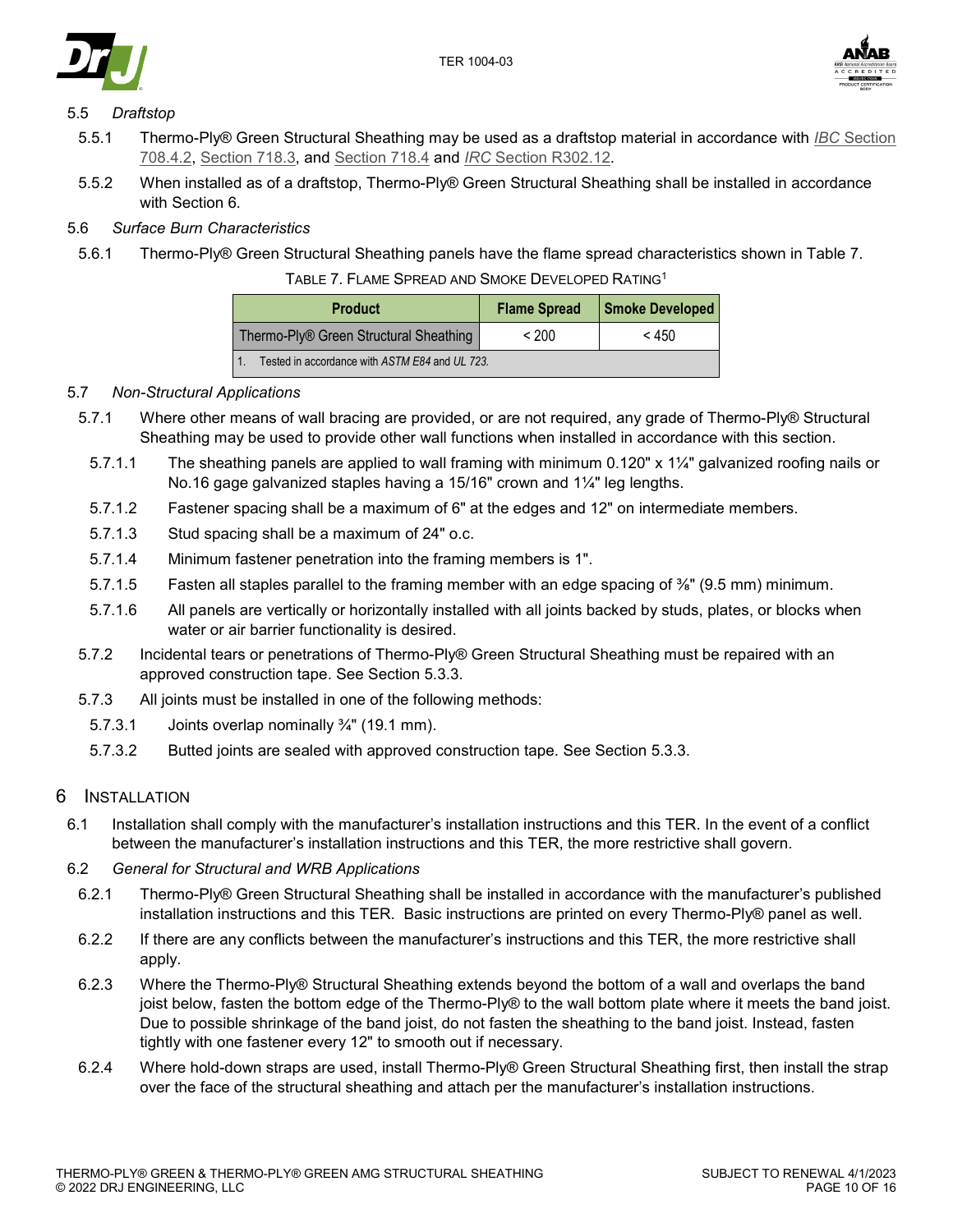



# 6.3 *Orientation*

6.3.1 Thermo-Ply® Green Structural Sheathing may be installed in either the vertical or horizontal orientation. To be recognized for the structural values listed in this report, or as a water or air barrier, all joints must be backed by studs, plates, or blocks and fastened.

## 6.4 *Fastener Type*

- 6.4.1 *Thermo-Ply® Green Structural Sheathing:*
	- 6.4.1.1 Minimum 0.120" x  $1\frac{1}{4}$ " galvanized roofing nail.
	- 6.4.1.2 Minimum 15/16" crown by 1¼" leg, 16 ga. staples shall be installed per the staple manufacturer's instructions.
	- 6.4.1.3 Fasteners shall be driven such that the head of the fastener is in contact with the surface of the Thermo-Ply® Structural Sheathing. Do not overdrive fasteners.

| Thermo-Ply <sup>®</sup> Green Structural<br><b>Sheathing Application</b> | <b>Maximum Panel Edge Fastener</b><br>Spacing (in) | <b>Maximum Panel Intermediate</b><br><b>Fastener Spacing (in)</b> |
|--------------------------------------------------------------------------|----------------------------------------------------|-------------------------------------------------------------------|
| Lateral Shear                                                            |                                                    |                                                                   |
| <b>Transverse Loads</b>                                                  | 3                                                  | 3                                                                 |
| <b>Uplift Loads</b>                                                      |                                                    |                                                                   |
| <b>Water-Resistive Barrier</b>                                           |                                                    |                                                                   |
| Air Barrier                                                              | 6                                                  | 12                                                                |
| Draftstop                                                                |                                                    |                                                                   |
| $SI: 1 in = 25.4 mm$                                                     |                                                    |                                                                   |

TABLE 8. FASTENER SPACING OF THERMO-PLY® GREEN STRUCTURAL SHEATHING

## 6.5 *Fastener Edge Distance*

6.5.1 Fasteners shall be installed with a minimum edge distance of ⅜" (9.5 mm) for Thermo-Ply® Green Structural Sheathing and gypsum.

### 6.6 *Treatment of Joints*

- 6.6.1 Thermo-Ply® Green Structural Sheathing joints may be either butted or overlapped.
- 6.6.1.1 Lapped joints shall be overlapped by nominally ¾" (19 mm) and fastened with a single row of fasteners. Always run staples parallel with framing.
- 6.6.1.2 Butt joints shall be placed over framing members and fastened with a single row of fasteners at each panel edge.

### 6.7 *Window Jamb Adjustments*

- 6.7.1 If windows are made to accommodate traditional ½" sheathing materials, order windows with adjustable nailing fins from the supplier. Door brick moldings may be planed or routed ⅜" in order to accommodate the different sheathing thickness, either at the jobsite or by the millwork supplier.
- 6.7.2 Thermo-Ply® Green Structural Sheathing must be installed with appropriate flashing and counter flashing, in conformance with accepted building standards and in compliance with local building codes and the flashing manufacturer's installation instructions.
- 6.7.3 The structural installation procedure shall be in accordance with [Figure 2.](#page-11-0)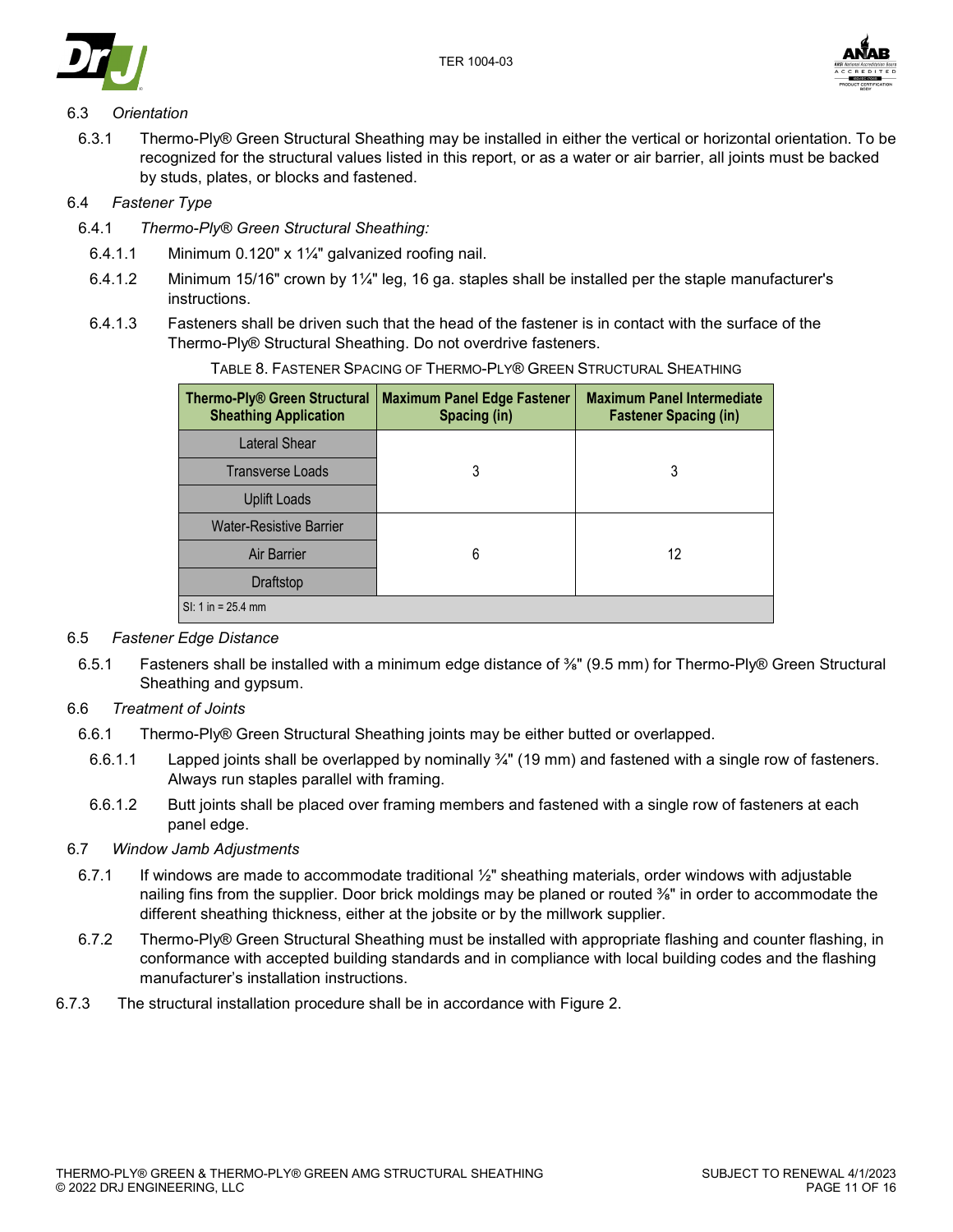







**STEPS** & 2

1. Starting at the #1 indicated on the face of the panel, begin fastening from the top of the panel to the bottom. (Refer to installation instructions on the front side of the panel for proper fastener spacing.)

2. Moving across the panel, attach fasteners at the top and bottom of the panel until you reach #2 (the next stud). It is important when using staples to fasten them in a parallel direction to the stud.

FIGURE 2. INSTALLATION INSTRUCTIONS – WRB INSTALLATION PROCEDURE

- <span id="page-11-0"></span>6.7.4 Overlapped Joint – Install the first panel per [Figure 2.](#page-11-0)
- 6.7.4.1 Overlap the next panel ¾" over the first panel and fasten the joint with a common line of fasteners.
- 6.7.4.2 For Thermo-Ply® Green AMG, ensure the panel is properly positioned on the wall prior to removal of the adhesive release liners on vertical edges. Fasten the overlapped joint with a common line of fasteners.
- 6.7.5 Butted Joint with Flashing Install panels per [Figure 2](#page-11-0) with joints butted (no overlap).
- 6.7.6 Seal butted seams with approved construction tape (see Section [5.3.3\)](#page-8-5), when finished with attaching the wall panels and all fasteners in the wall line

### 7 SUBSTANTIATING DATA

- 7.1 Testing has been performed under the supervision of a professional engineer and/or under the requirements of ISO/IEC 17025 as follows:
	- 7.1.1 Transverse load testing in accordance with *ASTM E330*
	- 7.1.2 Uplift load testing in accordance with *ASTM E72*
	- 7.1.3 Water-resistive barrier material testing in accordance with *ASTM E331*
	- 7.1.4 Air barrier material testing in accordance with *ASTM E2178*
	- 7.1.5 Lateral load testing for use as an alternative material in accordance with *ASTM E2126* and analysis per *ASTM D7989*
	- 7.1.6 Surface burn characteristics testing in accordance with *ASTM E84*
- 7.2 Information contained herein is the result of testing and/or data analysis by sources which conform to *IBC* [Section](https://www.drjcertification.org/2021/ibc/section-1703)  [1703](https://www.drjcertification.org/2021/ibc/section-1703) and/or [professional engineering regulations.](https://www.drjcertification.org/nspe-licensing-boards) DrJ relies upon accurate data to perform its ISO/IEC 17065 evaluations.
- 7.3 Where appropriate, DrJ's analysis is based on provisions that have been codified into law through state or local adoption of codes and standards. The providers of the codes and standards are legally responsible for their content. DrJ analysis may use code-adopted provisions as a control sample. A control sample versus a test sample establishes a product as [being equivalent](https://www.drjcertification.org/2021/ibc/section-104.11) to that prescribed in this code in quality, *[strength](https://www.drjcertification.org/2021/ibc/chapter-2/strength)*, effectiveness, *[fire resistance](https://www.drjcertification.org/2021/ibc/chapter-2/fire-resistance)*, durability, and safety. Where the accuracy of the provisions provided herein is reliant upon the published properties of materials, DrJ relies upon the grade mark, grade stamp, mill certificate, and/or test data provided by material suppliers to be minimum properties. DrJ analysis relies upon these properties to be accurate.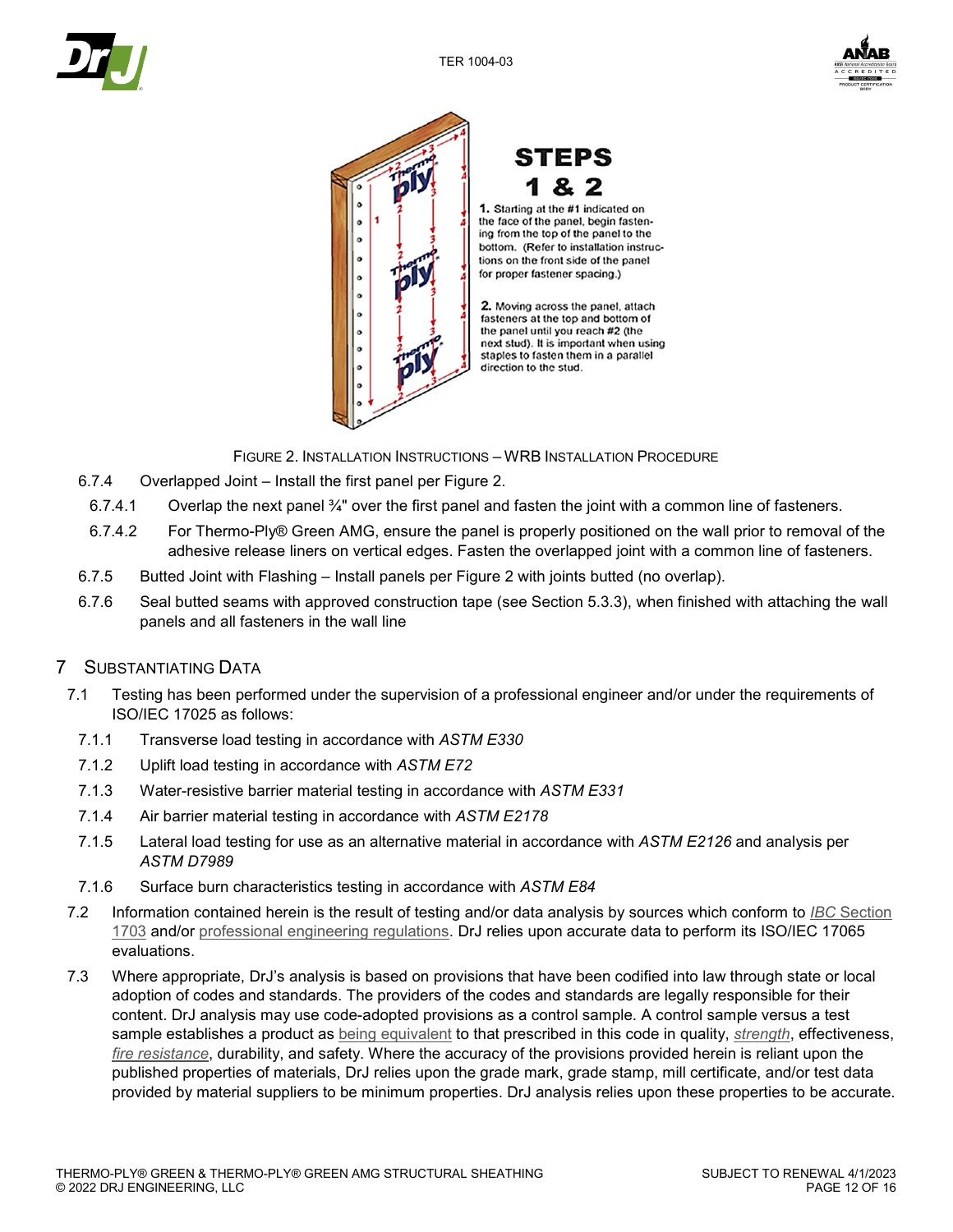



# **FINDINGS**

- 8.1 When used and installed in accordance with this TER and the manufacturer's installation instructions, the product(s) listed in Section [1.1](#page-1-7) are approved for the following:
- 8.1.1 Lateral load resistance due to wind and seismic loads carried by shear walls
- 8.1.2 Transverse load resistance due to components and cladding pressures on building surfaces
- 8.1.3 Uplift load resistance due to wind uplift loads carried by the walls
- 8.1.4 Performance for use as a WRB in accordance with *IBC* [Section 1403.2](https://www.drjcertification.org/2021/ibc/section-1403.2)[10](#page-12-0) and *IRC* [Section R703.2](https://www.drjcertification.org/2021/irc/section-R703.2)
- 8.1.5 Performance for use as an air barrier in accordance with *IRC* [Section N1102.4.1.1](https://www.drjcertification.org/2021/irc/section-N1102.4.1.1) and *IECC* [Section](https://www.drjcertification.org/2021/iecc/section-R402.4.1.1)  [R402.4.1.1](https://www.drjcertification.org/2021/iecc/section-R402.4.1.1)
- 8.1.6 Performance for use as a draftstop in accordance with *IBC* [Section 708.4.2,](https://www.drjcertification.org/2021/ibc/section-708.4.2) [Section 718.3,](https://www.drjcertification.org/2021/ibc/section-718.3) and [Section 718.4](https://www.drjcertification.org/2021/ibc/section-718.4) and *IRC* [Section R302.12.](https://www.drjcertification.org/2021/irc/section-R302.12)
- 8.1.7 Performance for use as a Class C interior finish material in accordance with *IBC* [Section 803.1.2](https://www.drjcertification.org/2021/ibc/section-803.1.2)[11](#page-12-1) and *[IRC](https://www.drjcertification.org/2021/irc/section-R302.9)* [Section R302.9](https://www.drjcertification.org/2021/irc/section-R302.9)
- 8.2 Building codes require data from valid *[research reports](https://www.drjcertification.org/2021/ibc/section-1703.4.2/research-report)* be obtained from *[approved sources](https://www.drjcertification.org/2021/ibc/chapter-2/approved-source)* (i.e., licensed *[registered design professionals](https://www.drjcertification.org/2021/ibc/chapter-2/registered-design-professional)* [RDPs]).
- 8.2.1 Building official approval of a licensed RDP is performed by verifying the RDP and/or their business entity is listed by the [licensing board](https://www.drjcertification.org/nspe-licensing-boards) of the relevant *[jurisdiction](https://www.drjcertification.org/2021/ibc/chapter-2/jurisdiction)*.
- 8.3 Agencies who are accredited through ISO/IEC 17065 have met the [code requirements](https://www.drjcertification.org/2021/ibc/section-1703.1) for approval by the *[building official](https://www.drjcertification.org/2021/ibc/chapter-2/building-official)*. DrJ is an ISO/IEC 17065 [ANAB-Accredited Product Certification Body](https://www.drjcertification.org/anab-certification-bodies) – [Accreditation #1131](https://www.drjcertification.org/anab-accreditation-1131) and employs RDPs.
- 8.4 Through ANAB accreditation and the [IAF MLA,](https://www.drjcertification.org/iaf-mla-about) DrJ certification can be used to obtain product approval in any *[jurisdiction](https://www.drjcertification.org/2021/ibc/chapter-2/jurisdiction)* or country that has [IAF MLA Members & Signatories](https://www.drjcertification.org/iaf-mla-signatories) to meet the [Purpose of the MLA](https://www.drjcertification.org/mla-purpose) – "certified once, accepted everywhere."
- 8.5 *IBC* [Section 104.11](https://www.drjcertification.org/2021/ibc/section-104.11) (*IRC* [Section R104.11](https://www.drjcertification.org/2021/irc/section-R104.11) and *IFC* [Section 104.10](https://www.drjcertification.org/2021/ifc/section-104.10)[12](#page-12-2) are similar) states:

**104.11 Alternative materials, design and methods of construction and equipment.** The provisions of this code are not intended to prevent the installation of any material or to prohibit any design or method of construction not specifically prescribed by this code…Where the alternative material, design or method of construction is not *approved*, the *building official* shall respond in writing, stating the reasons the alternative was not *approved*.

### 9 CONDITIONS OF USE

- 9.1 This report and the installation instructions shall be available to the jurisdiction in which the project is to be constructed.
- 9.2 Thermo-Ply® Green Structural Sheathing shall not be used as a nailing base for claddings, trim, windows, and doors. Fastening through the Thermo-Ply® Green Structural Sheathing into the framing is acceptable.
- 9.3 Walls sheathed with Thermo-Ply® Green Structural Sheathing shall not be used to resist horizontal loads from concrete and masonry walls.
- 9.4 When Thermo-Ply® Green Structural Sheathing is installed as a wall sheathing but is not installed per structural requirements, light-framed walls shall be braced by other means. When used as a WRB, installation shall be in accordance with Section [5.3.](#page-8-0)
- 9.4.1 When Thermo-Ply® Structural Sheathing is not installed as a WRB, other means of providing a WRB shall be required, as per the code.

-

<span id="page-12-0"></span><sup>10</sup> 2015 *IBC* [Section 1404.2](https://www.drjcertification.org/2015/ibc/section-1404.2)

<span id="page-12-1"></span><sup>11</sup> 2015 *IBC* [Section 803.1.1](https://www.drjcertification.org/2015/ibc/section-803.1.1)

<span id="page-12-2"></span><sup>12</sup> 2018 *IFC* [Section 104.9](https://www.drjcertification.org/2018/ifc/section-104.9)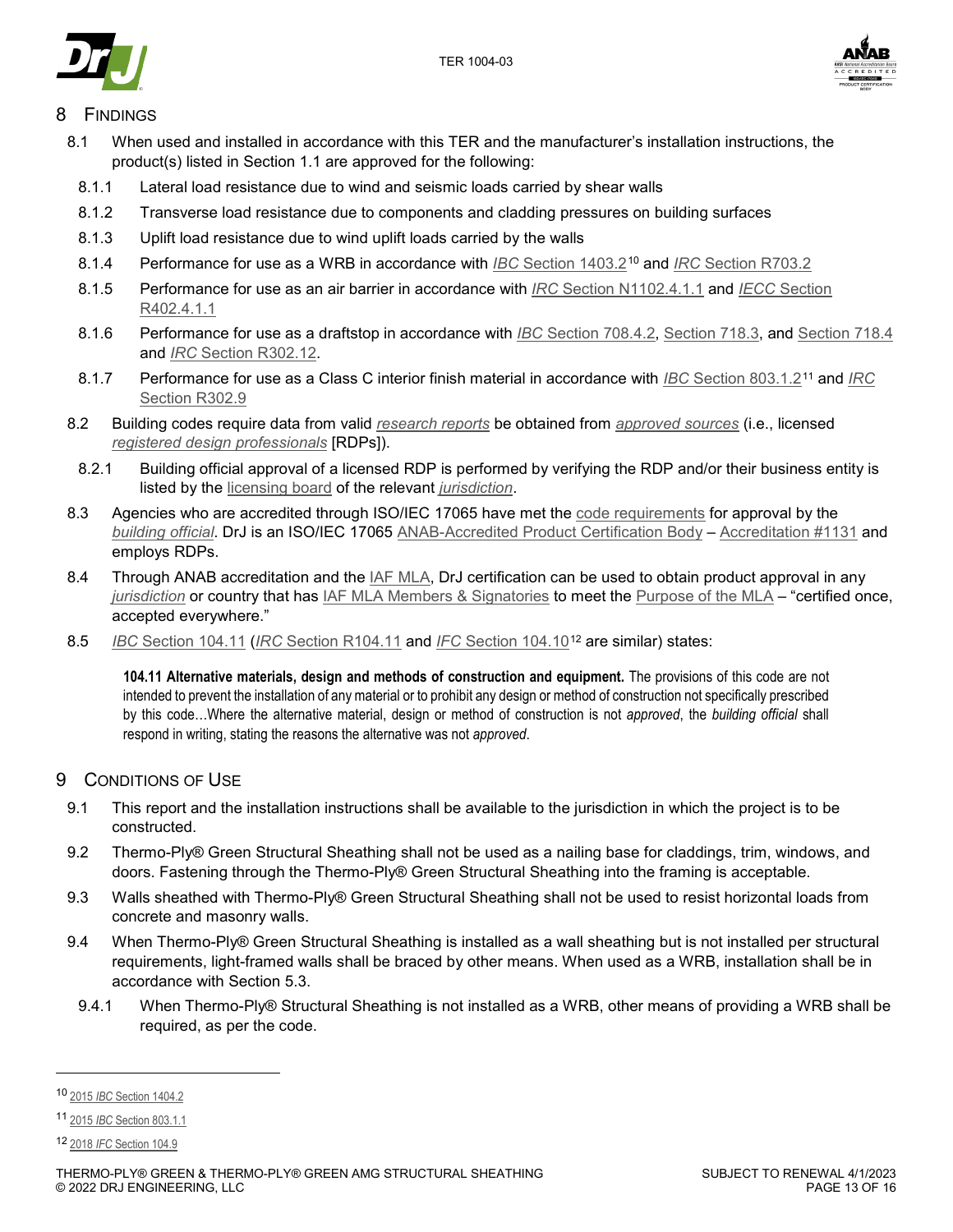



- 9.5 When used in accordance with the *IBC* in high wind areas, special inspections shall comply with [IBC Section](https://www.drjcertification.org/2021/ibc/section-1705.12)  [1705.12](https://www.drjcertification.org/2021/ibc/section-1705.12)[13.](#page-13-0)
- 9.6 Design loads shall be determined in accordance with the building code adopted by the jurisdiction in which the project is to be constructed.
- 9.6.1 Allowable shear loads shall not exceed values in [Table 3](#page-7-1) for wind loads and [Table 4](#page-7-0) for seismic loads.
- 9.6.2 Allowable uplift loads shall not exceed values in [Table 5.](#page-8-2)
- 9.6.3 Transverse design loads shall not exceed those described in [Table 6](#page-8-3) unless an approved exterior wall covering capable of separately resisting loads perpendicular to the face of the walls is installed over the sheathing.
- 9.7 Where required by the *[building official](https://www.drjcertification.org/2021/ibc/chapter-2/building-official)*, also known as the authority having jurisdiction (AHJ) in which the project is to be constructed, this TER and the installation instructions shall be submitted at the time of *[permit](https://www.drjcertification.org/2021/ibc/chapter-2/permit)* application.
- 9.8 Any generally accepted engineering calculations needed to show compliance with this TER shall be submitted to the AHJ for review and approval.
- 9.9 [Design loads](https://www.drjcertification.org/2021/ibc/section-1603.1) shall be determined in accordance with the building code adopted by the *[jurisdiction](https://www.drjcertification.org/2021/ibc/chapter-2/jurisdiction)* in which the project is to be constructed and/or by the building designer (e.g., *[owner](https://www.drjcertification.org/2021/ibc/chapter-2/owner)* or RDP).
- 9.10 At a minimum, this product shall be installed per Section [6](#page-9-0) of this TER.
- 9.11 This product has an internal quality control program and a third-party quality assurance program in accordance with *IBC* [Section 104.4](https://www.drjcertification.org/2021/ibc/section-104.4) and [Section 110.4](https://www.drjcertification.org/2021/ibc/section-110.4) and *IRC* [Section R104.4](https://www.drjcertification.org/2021/irc/section-R104.4) and [Section R109.2.](https://www.drjcertification.org/2021/irc/section-R109.2)
- 9.12 The actual design, suitability, and use of this TER, for any particular building, is the responsibility of the *[owner](https://www.drjcertification.org/2021/ibc/chapter-2/owner)* or the owner's authorized agent.
- 9.13 This TER shall be reviewed for code compliance by the AHJ in concert with *IBC* [Section 104.](https://www.drjcertification.org/2021/ibc/section-104)
- 9.14 The implementation of this TER for this product is dependent on the design, quality control, third-party quality assurance, proper implementation of installation instructions, inspections required by *IBC* [Section 110.3,](https://www.drjcertification.org/2021/ibc/section-110.3) and any other code or regulatory requirements that may apply.

# 10 IDENTIFICATION

- 10.1 The product(s) listed in Section [1.1](#page-1-7) are identified by a label on the board or packaging material bearing the manufacturer's name, product name, TER number, and other information to confirm code compliance.
- 10.2 Additional technical information can be found at [oxengineeredproducts.com.](https://www.oxengineeredproducts.com/product/thermo-ply/)

## 11 REVIEW SCHEDULE

- 11.1 This TER is subject to periodic review and revision. For the most recent version, visit [drjcertification.org.](https://www.drjcertification.org/)
- 11.2 For information on the current status of this TER, contact [DrJ Certification.](http://www.drjcertification.org/contact-drj)

j

<span id="page-13-0"></span><sup>13</sup> 2018 *IBC* [Section 1705.11](https://www.drjcertification.org/2018/ibc/section-1705.11)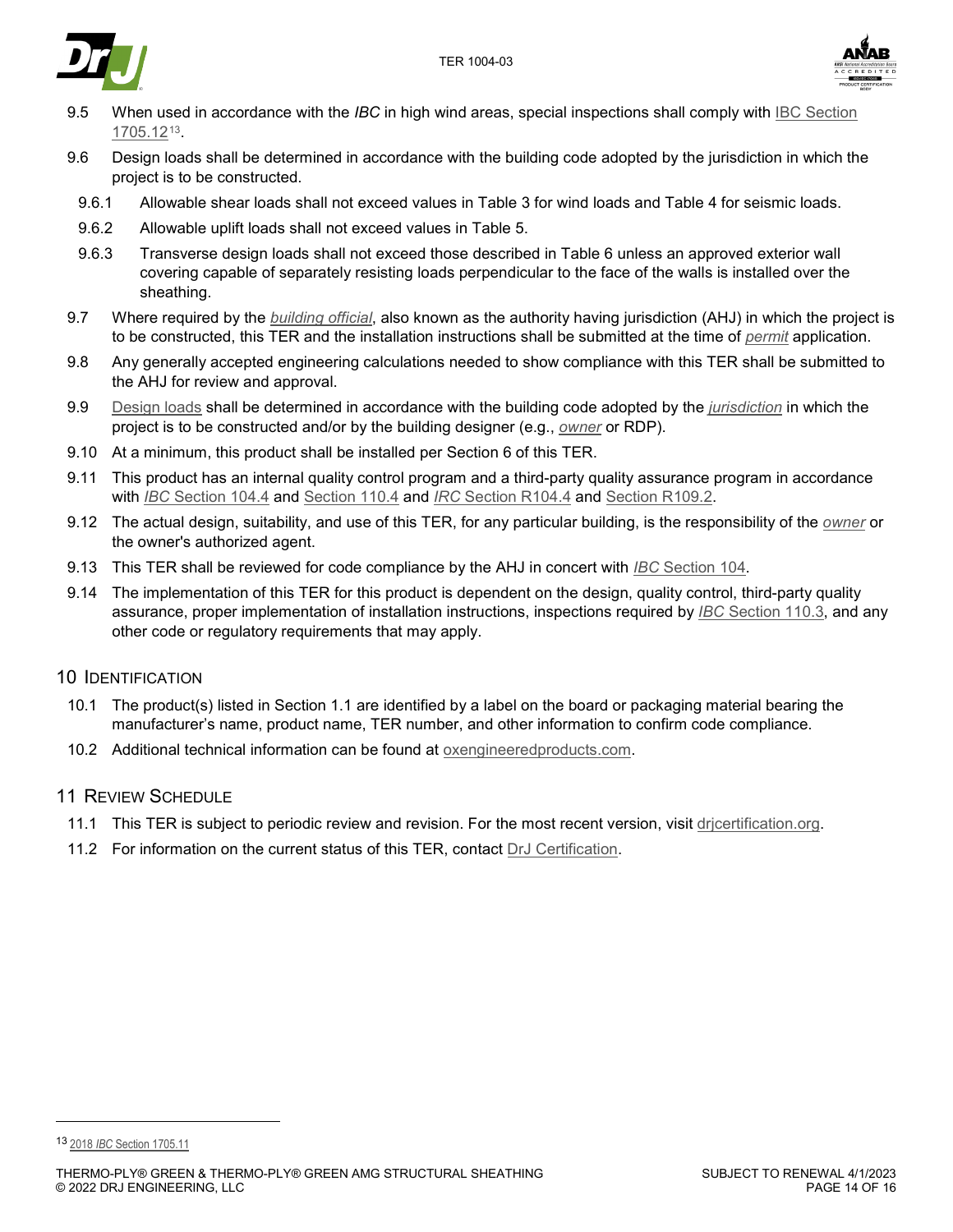



Issue Date: January 6, 2021 Subject to Renewal: April 1, 2023

# **FBC Supplement to TER 1004-03**

REPORT HOLDER: Ox Engineered Products, LLC

- 1 EVALUATION SUBJECT
	- 1.1 Thermo-Ply® Green and Thermo-Ply® Green AMG Structural Sheathing
- 2 PURPOSE AND SCOPE
- 2.1 *Purpose*
	- 2.1.1 The purpose of this Technical Evaluation Report (TER) supplement is to show Thermo-Ply® Green and Thermo-Ply® Green AMG Structural Sheathing, recognized in TER 1004-03, has also been evaluated for compliance with the codes listed below as adopted by the Florida Building Commission.
- 2.2 *Applicable Code Editions*
	- 2.2.1 *FBC-B—17, 20: Florida Building Code – Building (FL 16391)*
	- 2.2.2 *FBC-R—17, 20: Florida Building Code – Residential (FL 16391)*
- 3 CONCLUSIONS
	- 3.1 Thermo-Ply® Green and Thermo-Ply® Green AMG Structural Sheathing, described in TER 1004-03, comply with the *FBC-B* and *FBC-R* and are subject to the conditions of use described in this supplement.
	- 3.2 Where there are variations between the *IBC* and *IRC* and the *FBC-B* and *FBC-R* applicable to this TER, they are listed here.
		- 3.2.1 *FBC-B* Section 104.4 and Section 110.4 are reserved.
		- 3.2.2 *FBC-R* Section R104, Section R109, Section R602.10, Section R602.10.3, Table R602.10.3(1), Table R602.10.3(2), Table R602.10.3(3), Table R602.10.3(4), Section R602.12, and Table R602.12.4 are reserved.
		- 3.2.3 *FBC-R* Section N1101 replaces *IRC* Section N1102.4.1.1.
		- 3.2.4 *FBC-B* Section 708.4 replaces *IBC* Section 708.4.2.
		- 3.2.5 *FBC-B* Section 2308 replaces *IBC* Section 2308.6 and is reserved.
	- 3.2.6 *FBC-B* Section 1404.2 replaces *IBC* Section 1403.2.
	- 3.2.7 *FBC-B* Section 1705 replaces *IBC* Section 1705.11 and is reserved.
- 4 CONDITIONS OF USE
- 4.1 Thermo-Ply® Green and Thermo-Ply® Green AMG Structural Sheathing, described in TER 1004-03, must comply with all of the following conditions:
	- 4.1.1 All applicable sections in TER 1004-03
	- 4.1.2 The design, installation, and inspections are in accordance with additional requirements of *FBC-B* Chapter 16 and Chapter 17, as applicable.